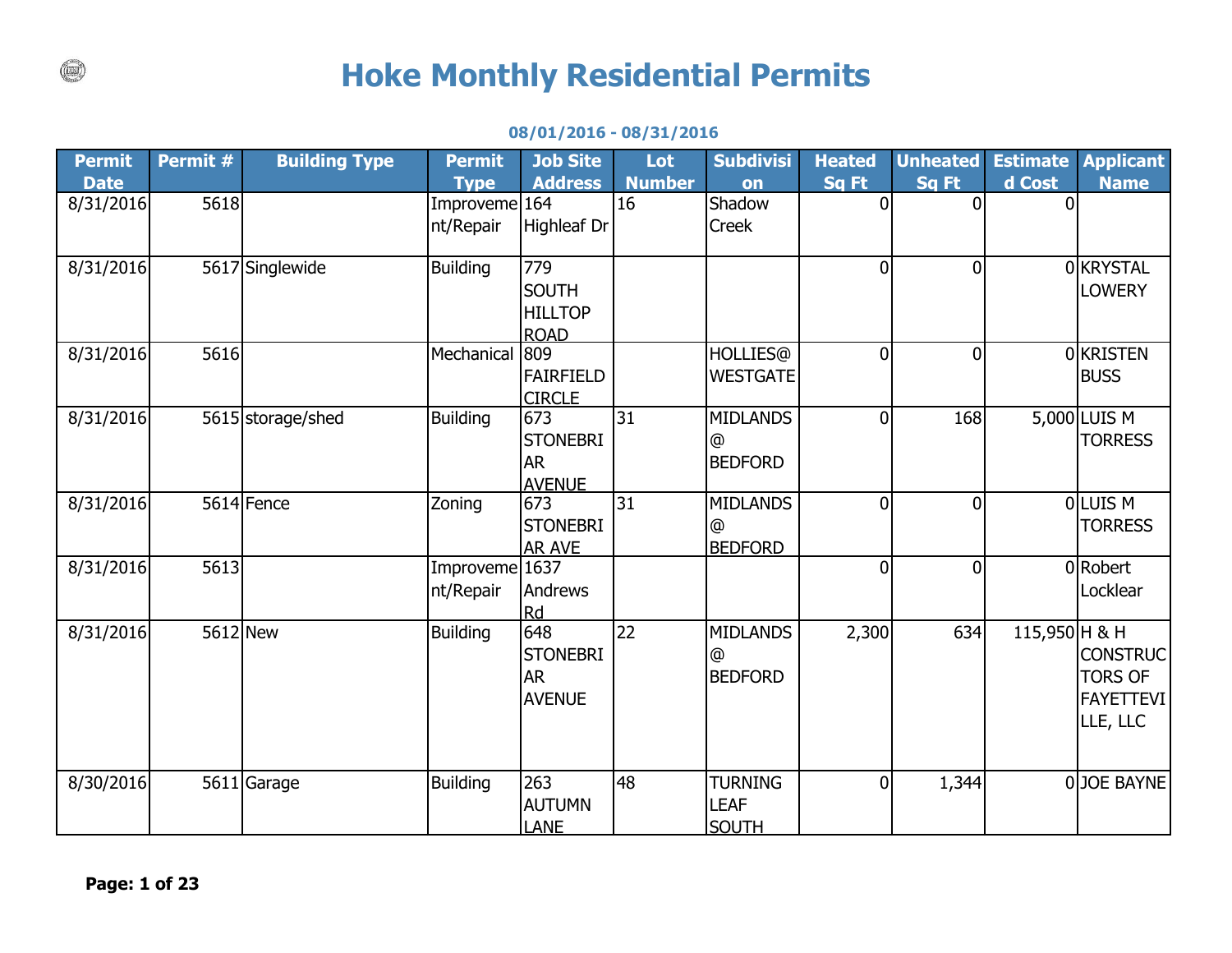| 8/30/2016 | 5610 Garage        | <b>Building</b>   | 102 Post                                         | 41  | <b>PARKERS</b>                                         | $\overline{0}$ | 1,695          | 68,000 JESSE |                                                                              |
|-----------|--------------------|-------------------|--------------------------------------------------|-----|--------------------------------------------------------|----------------|----------------|--------------|------------------------------------------------------------------------------|
| 8/30/2016 | 5609 New           | Zoning            | Place<br>648<br><b>STONEBRI</b><br><b>AR AVE</b> | 22  | <b>GROVE</b><br><b>MIDLANDS</b><br>@<br><b>BEDFORD</b> | $\overline{0}$ | $\mathbf 0$    |              | <b>DENMAN</b><br>$0H$ & H<br><b>CONSTRUC</b><br><b>TORS</b>                  |
| 8/30/2016 | 5608 New           | <b>Building</b>   | 326<br><b>WEXFORD</b><br><b>STREET</b>           | 360 | <b>WEDGEFIE</b><br>LD                                  | 2,396          | 1,443          | 117,000 KIDD | <b>CONSTRUC</b><br>TION CO.,<br><b>INC</b>                                   |
| 8/30/2016 | 5607 New           | Sign<br>(lighted) | 6800<br><b>ARABIA</b><br><b>ROAD</b>             |     |                                                        | $\overline{0}$ | $\mathbf 0$    |              | 12,300 SANDY<br><b>GROVE</b><br><b>UNITED</b><br>METHODIS<br><b>T CHURCH</b> |
| 8/30/2016 | 5606 Other         | Zoning            | 6800<br><b>ARABIA</b><br><b>ROAD</b>             |     |                                                        | $\overline{0}$ | $\mathbf 0$    |              | 0 SANDY<br><b>GROVE</b><br><b>UNITED</b><br>METHODIS<br><b>T CHURCH</b>      |
| 8/30/2016 | 5605 Covered Patio | <b>Building</b>   | 288 CLUB<br><b>FORGE</b><br><b>LANE</b>          |     | <b>CLUB</b><br><b>POND</b><br><b>ESTATES</b>           | $\Omega$       | 320            |              | 2,000 FREDERIC<br><b>TOMPKINS</b>                                            |
| 8/30/2016 | 5604 Other         | Zoning            | 288 Club<br>Forge Ln                             | 30  | Club Pond<br><b>Estates</b>                            | $\overline{0}$ | $\overline{0}$ |              | 0 THOMPKIN<br><b>FREDERIC</b>                                                |
| 8/30/2016 | 5603 New           | Building          | 163<br><b>WEXFORD</b><br><b>STREET</b>           | 281 | <b>WEDGEFIE</b><br>LD <sub>2</sub> A                   | 2,396          | 786            | 117,000 KIDD | <b>CONSTRUC</b><br>TION CO.,<br>INC.                                         |
| 8/30/2016 | 5602 New           | <b>Building</b>   | 312<br><b>WEXFORD</b><br><b>STREET</b>           | 359 | <b>WEDGEFIE</b><br>LD                                  | 2,436          | 638            | 119,000 KIDD | <b>CONSTRUC</b><br>TION CO.,<br>INC.                                         |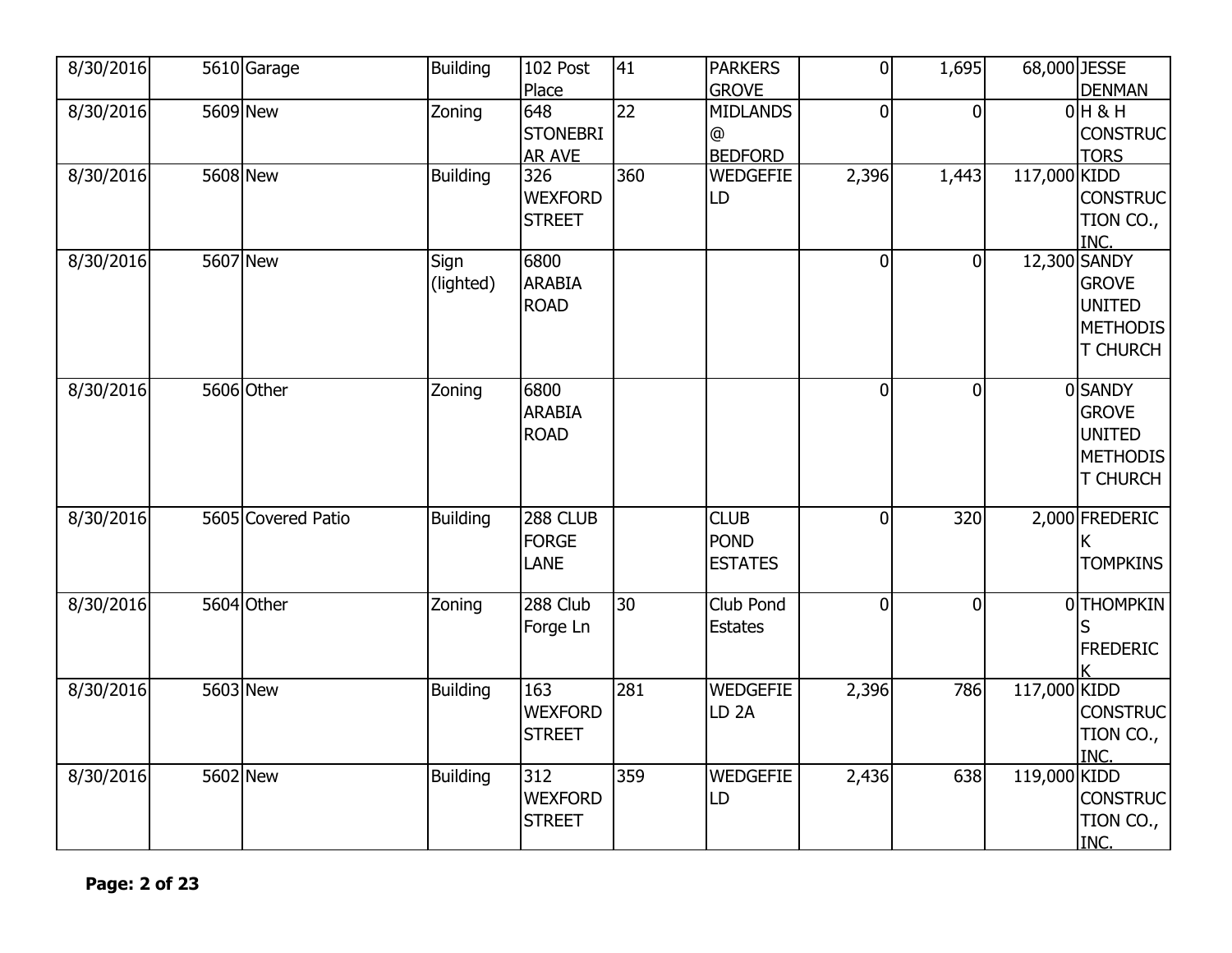| 8/30/2016 | 5600 |                  | Improveme 1710<br>nt/Repair | Rockfish<br>Rd                            |     |                                     | $\overline{0}$ | $\overline{0}$ |              | 0 Corey<br>Carter                              |
|-----------|------|------------------|-----------------------------|-------------------------------------------|-----|-------------------------------------|----------------|----------------|--------------|------------------------------------------------|
| 8/30/2016 |      | 5599 New         | <b>Building</b>             | 147<br><b>WEXFORD</b><br><b>STREET</b>    | 280 | <b>WEDGEFIE</b><br>LD <sub>2A</sub> | 2,328          | 747            | 114,500 KIDD | <b>CONSTRUC</b><br>TION CO.,<br>INC.           |
| 8/30/2016 | 5598 |                  | Mechanical 511              | <b>BERWICK</b><br><b>DRIVE</b>            |     | <b>RIDGE</b><br><b>MANOR</b>        | $\overline{0}$ | $\overline{0}$ |              | 0 KORY<br><b>CAYA</b>                          |
| 8/30/2016 | 5597 |                  | Mechanical                  | 147 DAVIS<br><b>BRIDGE</b><br><b>ROAD</b> |     |                                     | $\overline{0}$ | $\overline{0}$ |              | 0 DOLLAR<br><b>GENERAL</b><br>(GRAY<br>SEGA)   |
| 8/30/2016 |      | 5596 Renovations | <b>Building</b>             | 278<br><b>NUTLEY</b><br><b>DRIVE</b>      |     |                                     | $\Omega$       | $\overline{0}$ |              | 5,000 BONNIE<br><b>BELL</b>                    |
| 8/30/2016 |      | 5595 New         | Swimming<br>Pool            | 338 EMMA<br><b>LANE</b>                   | 47  | <b>PINE</b><br><b>VALLEY</b>        | $\overline{0}$ | 30             |              | 8,300 CHRISTOP<br><b>HER</b><br><b>BRACKIN</b> |
| 8/29/2016 |      | 5594 Other       | Zoning                      | 338 EMMA<br><b>LANE</b>                   | 47  | <b>Pine Valley</b>                  | $\overline{0}$ | $\mathbf 0$    |              | 0Chapman-<br>Wilson                            |
| 8/29/2016 |      | 5592 Singlewide  | Septic Re-<br>Inspection    | 779S<br><b>HILLTOP</b><br><b>ROAD</b>     |     |                                     | $\Omega$       | $\overline{0}$ |              | 0 KRYSTAL<br><b>LOWERY</b>                     |
| 8/29/2016 |      | 5591 New         | Zoning                      | 326<br><b>WEXFORD</b><br><b>ST</b>        | 360 | <b>WEDGEFIE</b><br>LD               | $\overline{0}$ | $\overline{0}$ |              | $0$ KIDD<br><b>CONSTRUC</b><br><b>TION</b>     |
| 8/29/2016 |      | 5590 Singlewide  | Zoning                      | 779 S<br><b>HILLTOP</b><br><b>ROAD</b>    |     |                                     | $\Omega$       | $\overline{0}$ |              | 0 KRYSTAL<br><b>LOWERY</b>                     |
| 8/29/2016 | 5589 |                  | Septic Re-<br>Inspection    | 326 Beagle 326<br>Dr                      |     | Puppy<br><b>Creek MHP</b>           | $\mathbf{0}$   | $\overline{0}$ | $\Omega$     |                                                |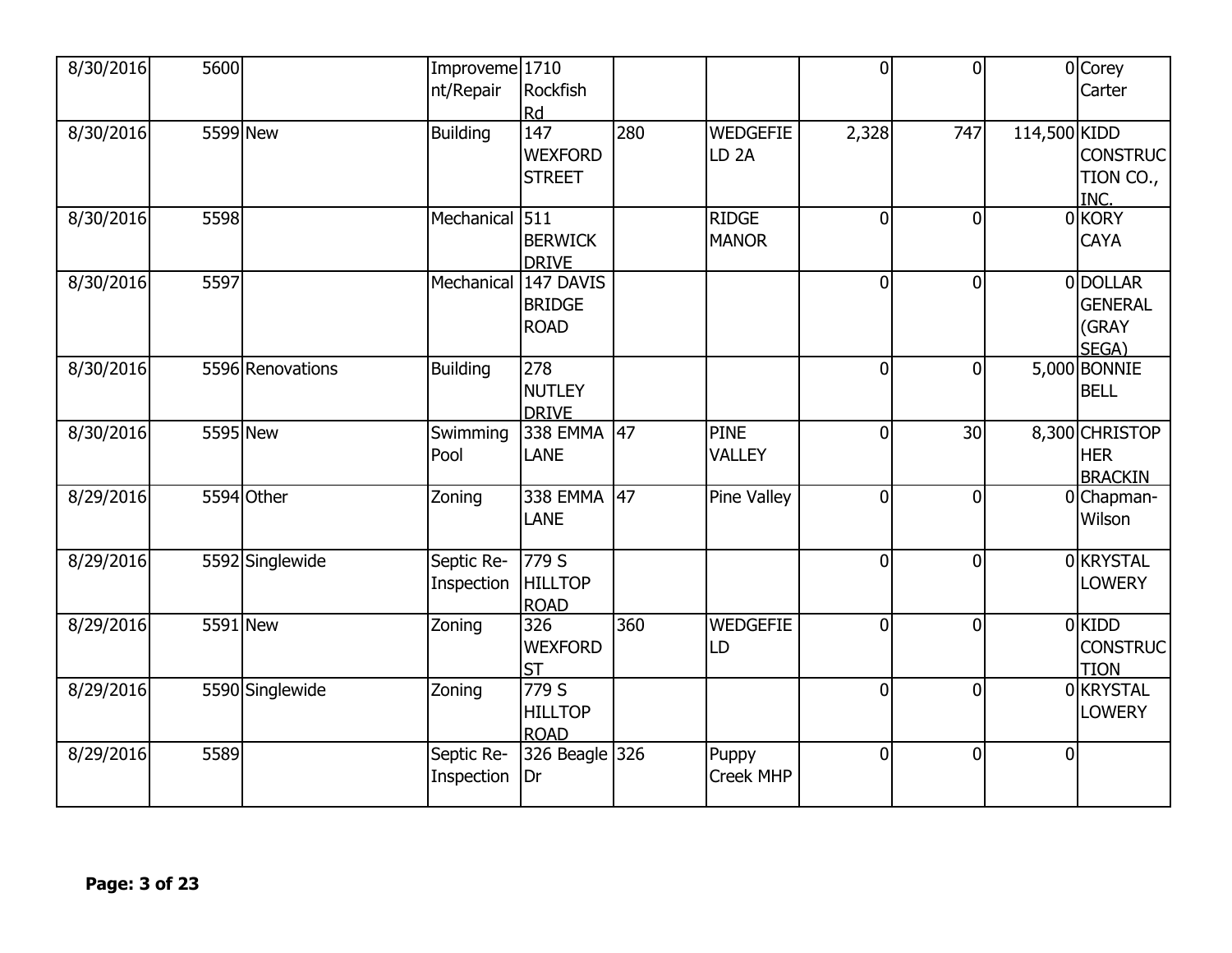| 8/29/2016 | 5588     |                 | Well<br>Constructio Cir          | 404 Lally                                       |     |                                             | $\overline{0}$ | $\overline{0}$ | $\overline{0}$ |                                            |
|-----------|----------|-----------------|----------------------------------|-------------------------------------------------|-----|---------------------------------------------|----------------|----------------|----------------|--------------------------------------------|
| 8/29/2016 | 5587     |                 | Improveme 404 Lally<br>nt/Repair | Cir                                             |     |                                             | $\Omega$       | $\overline{0}$ | $\overline{0}$ |                                            |
| 8/29/2016 | 5586     |                 | Mechanical 165                   | <b>AUDUBON</b><br><b>DRIVE</b>                  |     | <b>MAPLES</b> @<br><b>WESTGATE</b>          | $\overline{0}$ | $\overline{0}$ |                | 0 JOSHUA<br><b>VAUGHN</b>                  |
| 8/29/2016 | 5585 New |                 | Zoning                           | 312<br><b>WEXFORD</b><br><b>ST</b>              | 359 | <b>WEDGEFIE</b><br>LD                       | $\overline{0}$ | $\overline{0}$ |                | 0KIDD<br><b>CONSTRUC</b><br><b>TION</b>    |
| 8/29/2016 | 5584 New |                 | Zoning                           | $\overline{147}$<br><b>WEXFORD</b><br><b>ST</b> | 280 | <b>WEDGEFIE</b><br>LD                       | $\overline{0}$ | $\overline{0}$ |                | $0$ KIDD<br><b>CONSTRUC</b><br><b>TION</b> |
| 8/29/2016 | 5583 New |                 | Zoning                           | 163<br><b>WEXFORD</b><br><b>ST</b>              | 281 | <b>WEDGEFIE</b><br>LD                       | $\overline{0}$ | $\overline{0}$ |                | 0KIDD<br><b>CONSTRUC</b><br><b>TION</b>    |
| 8/29/2016 |          | 5581 Singlewide | Zoning                           | 326<br><b>BEAGLE</b><br><b>DR</b>               | 326 | <b>PUPPY</b><br><b>CREEK</b><br><b>PARK</b> | $\overline{0}$ | $\overline{0}$ |                | 0 PHILLIP<br><b>GODIN</b>                  |
| 8/29/2016 |          | 5580 Singlewide | Zoning                           | 235<br><b>SPRINGER</b><br><b>DR</b>             | 235 | <b>PUPPY</b><br><b>CREEK</b><br><b>PARK</b> | $\overline{0}$ | $\overline{0}$ |                | 0 PHILLIP<br><b>GODIN</b>                  |
| 8/29/2016 |          | 5579 Singlewide | <b>Building</b>                  | 132 SHADY 31<br><b>TREE</b><br><b>DRIVE</b>     |     | <b>SHADY</b><br><b>LANE MHP</b>             | $\overline{0}$ | $\overline{0}$ |                | 0 MARSHAL<br><b>NEWTON</b>                 |
| 8/29/2016 |          | 5578 Singlewide | <b>Building</b>                  | 128 SHADY 27<br><b>VIEW</b><br><b>DRIVE</b>     |     | <b>SHADY</b><br><b>LANE MHP</b>             | $\overline{0}$ | 96             |                | 0 MARSHAL<br><b>NEWTON</b>                 |
| 8/29/2016 |          | 5577 Singlewide | <b>Building</b>                  | 115 SHADY 15<br>LANE                            |     | <b>SHADY</b><br><b>LANE MHP</b>             | $\overline{0}$ | $\overline{0}$ |                | 0 MARSHAL<br><b>NEWTON</b>                 |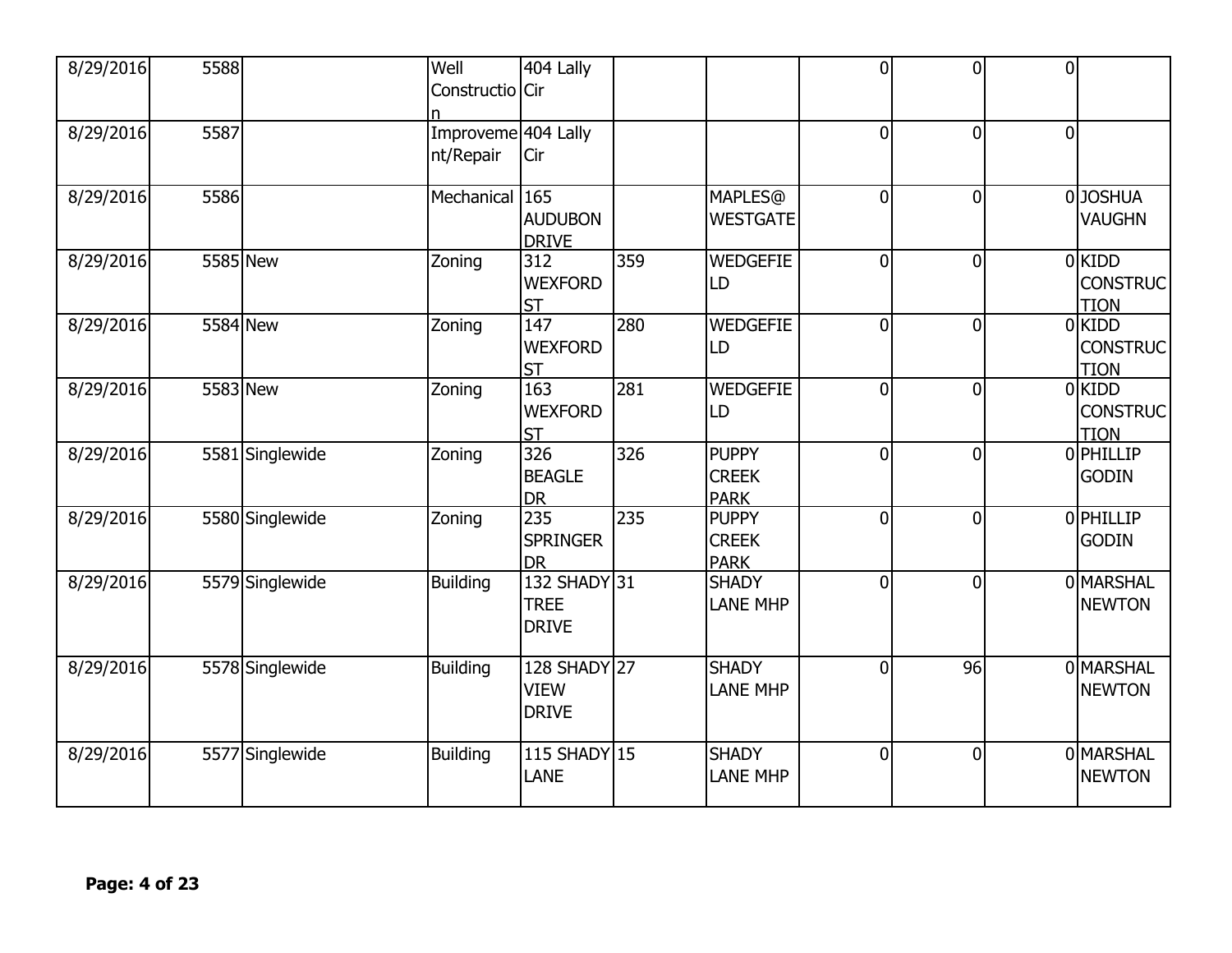| 8/29/2016 | 5572 |                       | Mechanical 239           | <b>WENTWOR</b><br>TH DRIVE                              |     | <b>TURNBERR</b><br>Y                        | $\overline{0}$ | $\overline{0}$ | 0LEWIS<br><b>HAYES</b>                                                                |
|-----------|------|-----------------------|--------------------------|---------------------------------------------------------|-----|---------------------------------------------|----------------|----------------|---------------------------------------------------------------------------------------|
| 8/29/2016 | 5571 |                       | Plumbing                 | 700<br><b>BOSTIC</b><br><b>ROAD</b>                     |     | <b>WOODLAN</b><br>D                         | $\overline{0}$ | $\overline{0}$ | 0RAMON A.<br><b>GONZALEZ</b>                                                          |
| 8/29/2016 |      | 5570 Covered Porch    | <b>Building</b>          | 178 CLUB<br><b>POND</b><br><b>ROAD</b>                  |     |                                             | 0              | 204            | 1,000 RONNIE<br><b>SMITH</b>                                                          |
| 8/26/2016 | 5569 |                       | Septic Re-<br>Inspection | 235<br>Springer Dr                                      | 235 | Puppy<br><b>Creek MHP</b>                   | $\mathbf 0$    | $\overline{0}$ | 0 Karen Urick                                                                         |
| 8/26/2016 |      | 5568 Other            | Zoning                   | 479<br><b>TYEHIMBA</b><br><b>LANE</b>                   | 9   | <b>THE</b><br><b>PLANTATI</b><br>ON         | $\overline{0}$ | $\overline{0}$ | 0 EDGAR<br><b>BOONE</b>                                                               |
| 8/26/2016 |      | 5567 Singlewide       | Zoning                   | 235<br><b>SPRINGER</b><br><b>DR</b>                     | 235 | <b>PUPPY</b><br><b>CREEK</b><br><b>PARK</b> | $\mathbf 0$    | $\overline{0}$ | 0 PHILLIP<br><b>GODIN</b>                                                             |
| 8/26/2016 | 5566 |                       |                          | $\overline{262}$<br><b>CITADEL</b><br><b>COURT</b>      |     | <b>FAIRWAY</b><br><b>PLACE</b>              | $\overline{0}$ | $\overline{0}$ | 0 MICHAEL<br><b>STONE</b>                                                             |
| 8/26/2016 |      | 5565 Commercial (new) | Zoning                   | 2940<br><b>LINDSAY</b><br><b>ROAD</b>                   |     |                                             | $\overline{0}$ | $\overline{0}$ | 0 HOKE<br><b>AUTO</b><br><b>OUTLET</b><br><b>AND</b><br><b>CONSIGNM</b><br><b>ENT</b> |
| 8/26/2016 | 5564 |                       | Electrical               | 1085<br><b>LINDSAY</b><br><b>ROAD</b>                   |     |                                             | $\overline{0}$ | $\overline{0}$ | 0 HAZARD<br><b>TOWING</b>                                                             |
| 8/26/2016 | 5563 |                       | Mechanical 4136          | PITTMAN<br><b>GROVE</b><br><b>CHURCH</b><br><b>ROAD</b> |     |                                             | $\overline{0}$ | $\overline{0}$ | 0 ANN DAVIS                                                                           |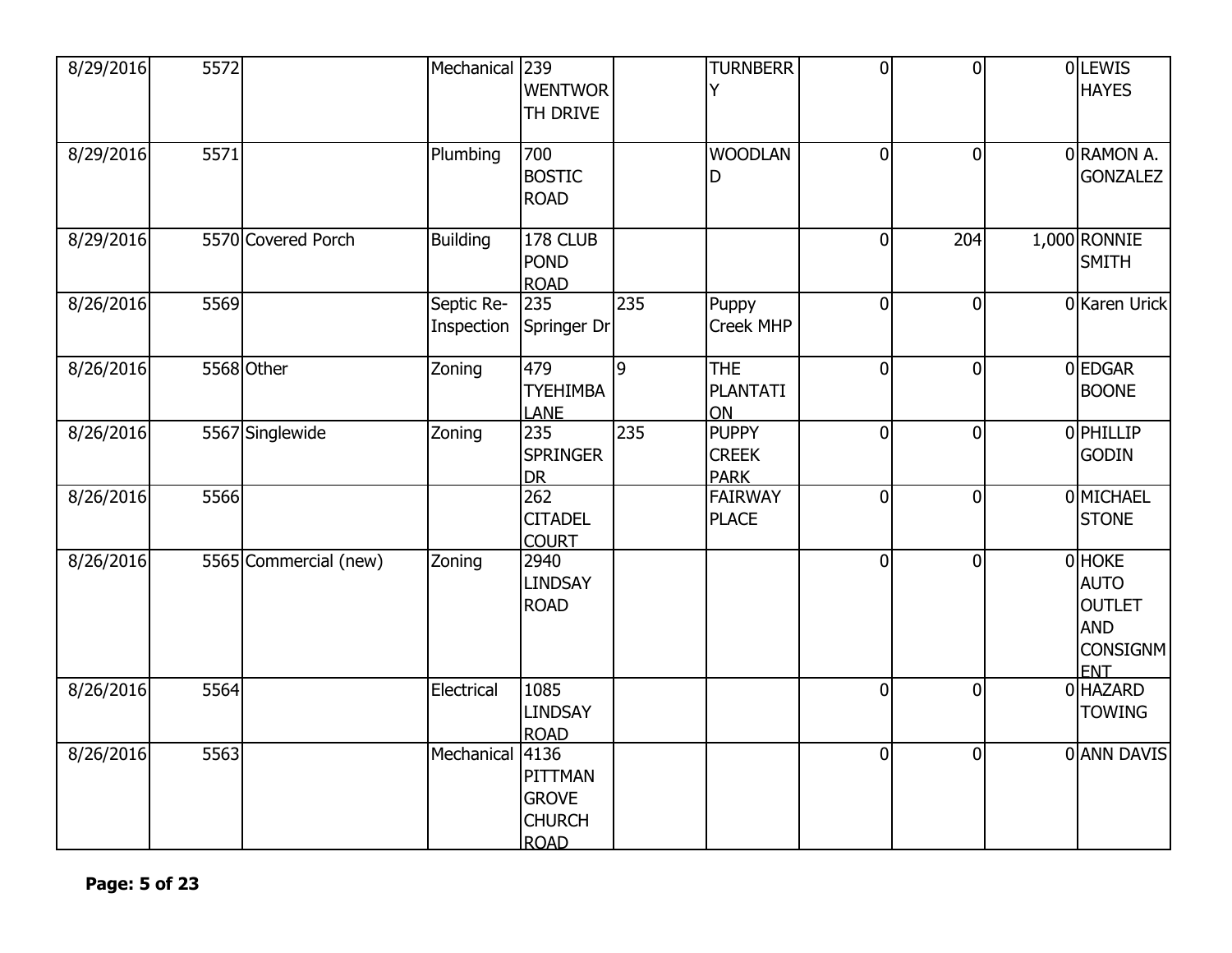| <b>MAXWELL</b>                                                                                               | JONES JR.      |
|--------------------------------------------------------------------------------------------------------------|----------------|
|                                                                                                              |                |
| <b>ROAD</b>                                                                                                  |                |
| 5561 Other<br><b>119 NEIL</b><br>8/26/2016<br>Zoning<br>$\overline{0}$<br>$\overline{0}$                     | 0JERRY         |
| <b>MAXWELL</b>                                                                                               | <b>JONES</b>   |
| <b>ROAD</b>                                                                                                  |                |
| 8/24/2016<br>Improveme 5040<br>5560<br>$\overline{4}$<br>$\overline{0}$<br>$\mathbf 0$                       | 0 Michael      |
| Phillippi<br>nt/Repair                                                                                       | Poole          |
| Church Rd                                                                                                    |                |
| 5559<br>Improveme 5056<br>3<br>8/24/2016<br>0<br>$\mathbf 0$                                                 | 0 Michael      |
| Phillippi<br>nt/Repair                                                                                       | Poole          |
| Church Rd                                                                                                    |                |
| Improveme <sup>5066</sup><br>$\overline{2}$<br>5558<br>8/24/2016<br>$\overline{0}$<br>$\mathbf 0$            | 0 Michael      |
| nt/Repair<br>Phillippi                                                                                       | Poole          |
| Church Rd                                                                                                    |                |
| 5557<br>8/24/2016<br>Improveme 5076<br>$\mathbf{1}$<br>$\Omega$<br>$\Omega$                                  | 0 Michael      |
| nt/Repair<br>Phillippi                                                                                       | Poole          |
| Church Rd                                                                                                    |                |
| $\overline{29}$<br>702<br><b>Rockfish</b><br>5556<br>Zoning<br>8/25/2016<br>$\overline{0}$<br>$\overline{0}$ | 0 DAVID        |
| <b>DOGWOOD</b><br>Grove                                                                                      | <b>THOMPSO</b> |
| <b>LANE</b>                                                                                                  | N              |
| $\Omega$<br>8/25/2016<br>5555<br>$\overline{0}$<br>$\mathbf 0$                                               |                |
| 5554 Fence<br>124<br>$\Omega$<br>8/25/2016<br>$\Omega$<br>Zoning                                             | 0 GAVIN        |
| <b>SORREL</b>                                                                                                | LASKOWSK       |
| <b>CT</b>                                                                                                    |                |
| 5553 Fence<br>7048<br>8/25/2016<br>Zoning<br>$\overline{0}$<br>$\overline{0}$                                | 0 MARK         |
| <b>ROCKFISH</b>                                                                                              | <b>THOMAS</b>  |
| <b>ROAD</b>                                                                                                  |                |
| <b>TURNBERR</b><br>8/25/2016<br>157<br>76<br>240<br>5552 storage/shed<br><b>Building</b><br>$\overline{0}$   | 5,700 LARRY    |
| <b>WENTWOR</b><br>Υ                                                                                          | <b>WALLS</b>   |
| TH DRIVE                                                                                                     |                |
|                                                                                                              |                |
| Zoning<br>157<br>76<br><b>TURNBERR</b><br>5551 storage/shed<br>$\overline{0}$<br>$\mathbf 0$<br>8/25/2016    | 0LARRY         |
| <b>WENTWOR</b><br>Y                                                                                          | <b>WALLS</b>   |
| <b>TH DR</b>                                                                                                 |                |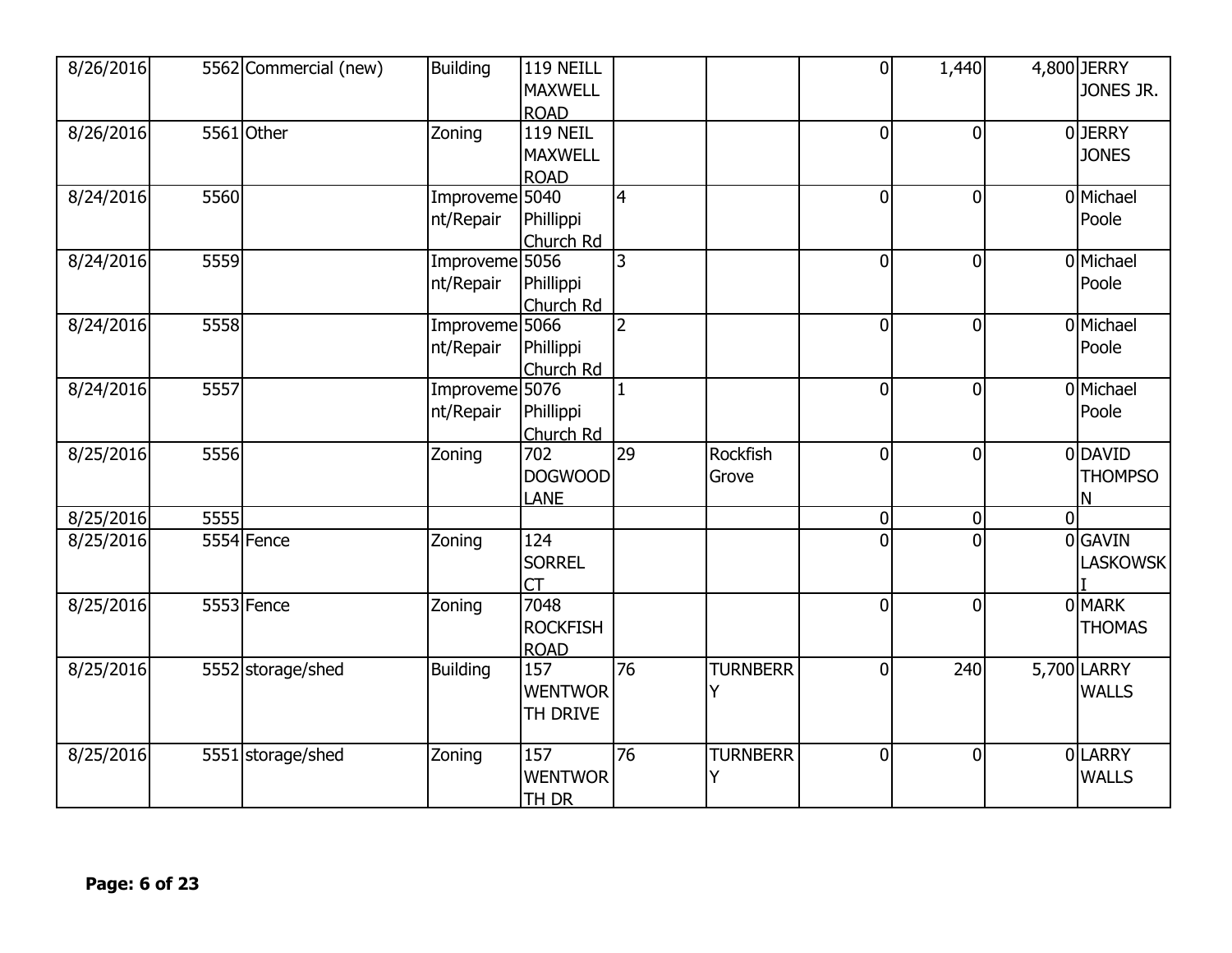| 8/25/2016 |      | 5550 Singlewide  | <b>Building</b>          | 2084<br><b>ARABIA</b><br><b>ROAD</b>      |    |                                | $\overline{0}$ | $\overline{0}$ |                | 0GENEVIEV<br>E BISHOP                                    |
|-----------|------|------------------|--------------------------|-------------------------------------------|----|--------------------------------|----------------|----------------|----------------|----------------------------------------------------------|
| 8/25/2016 | 5549 |                  | Electrical               | 107 LIVIE<br>LANE -<br>LOT <sub>5</sub>   |    | <b>DAVIS MH</b><br><b>PARK</b> | $\overline{0}$ | $\overline{0}$ |                | 0JOSE LUIS<br><b>MARTINEZ</b>                            |
| 8/25/2016 |      | 5548 Renovations | <b>Building</b>          | 2154 HWY<br>401<br><b>BUSINESS</b>        |    |                                | 1,300          | $\mathbf 0$    |                | 50,000 HILLCREST<br><b>PLAZA</b><br>(FRANKIE<br>GILBERT) |
| 8/25/2016 |      | 5547 Renovations | <b>Building</b>          | <b>2160 HWY</b><br>401<br><b>BUSINESS</b> |    |                                | 1,300          | $\mathbf 0$    |                | 50,000 HILLCREST<br><b>PLAZA</b><br>(FRANKIE<br>GILBERT) |
| 8/25/2016 |      | 5546 New         | Swimming<br>Pool         | 166<br><b>GREGORIO</b><br><b>LANE</b>     |    |                                | 0              | $\mathbf 0$    |                | <b>OJAMES</b><br><b>GREGORIO</b>                         |
| 8/25/2016 | 5545 |                  | Mechanical               | 103<br><b>THORNBAC</b><br><b>K DRIVE</b>  |    | <b>TRAPPER'S</b><br><b>RUN</b> | $\overline{0}$ | $\overline{0}$ |                | 0 FRANK<br><b>PEREZ</b>                                  |
| 8/25/2016 | 5544 |                  | Septic Re-<br>Inspection | 559<br>Allegiance<br><u>St</u>            | 88 | Liberty<br>Chase               | $\overline{0}$ | $\overline{0}$ | $\overline{0}$ |                                                          |
| 8/25/2016 |      | 5543 New         | Zoning                   | 166<br><b>GREGORIO</b><br><b>SLANE</b>    |    |                                | $\overline{0}$ | $\overline{0}$ |                | 0JAMES<br><b>GREGORIO</b>                                |
| 8/25/2016 |      | 5542 Renovations | <b>Building</b>          | <b>2148 HWY</b><br>401<br><b>BUSINESS</b> |    |                                | 1,300          | $\overline{0}$ |                | 50,000 HILLCREST<br><b>PLAZA</b><br>(FRANKIE<br>GILBERT) |
| 8/25/2016 |      | 5541 Renovations | Building                 | 2142 HWY<br>401<br><b>BUSINESS</b>        |    |                                | 1,300          | $\mathbf 0$    |                | 50,000 HILLCREST<br><b>PLAZA</b><br>(FRANKIE<br>GILBERT) |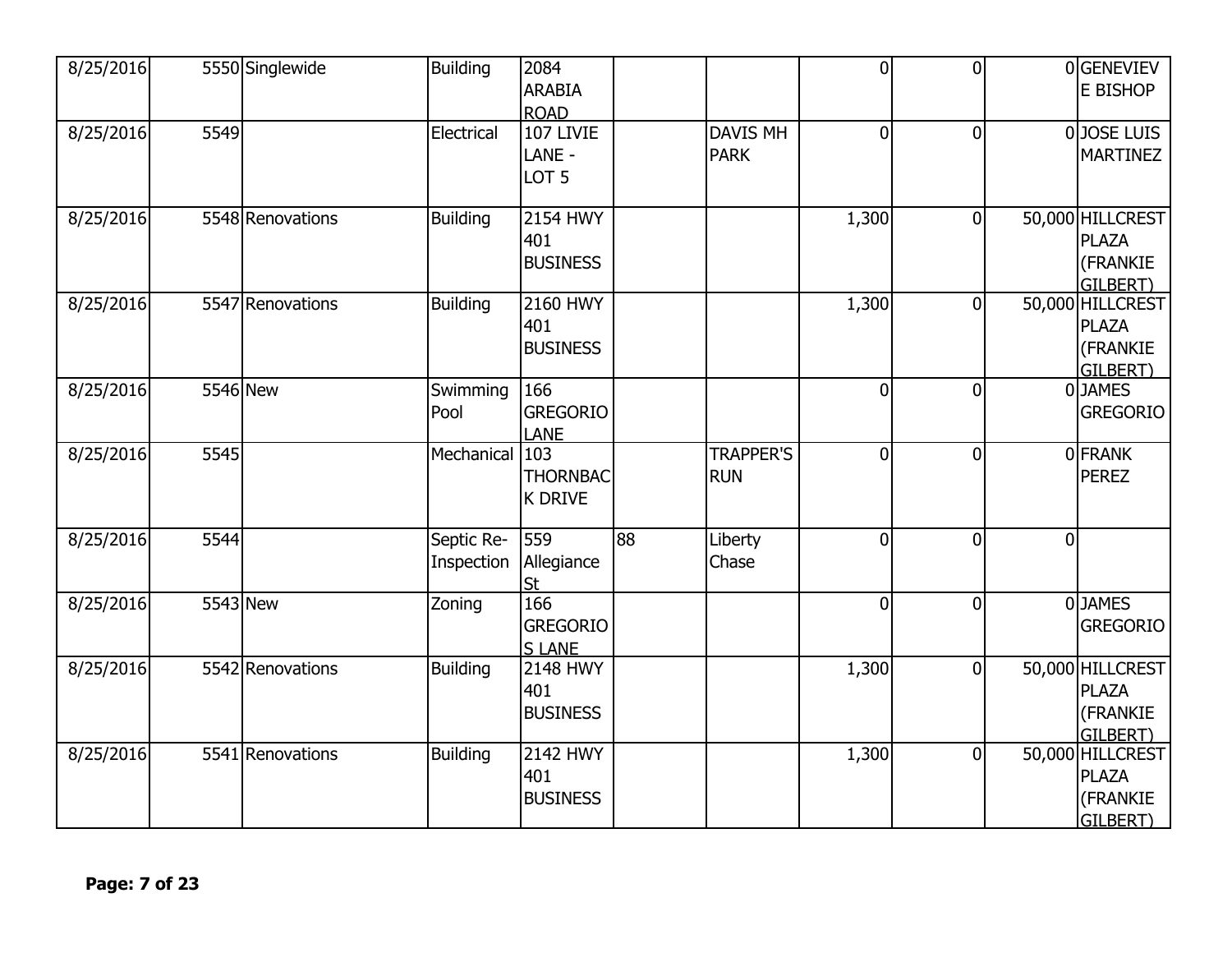| 8/24/2016 |      | 5540 Addition    | <b>Building</b> | 326<br><b>MCDOUGA</b><br>LD DRIVE                        |                 | <b>MCDOUGA</b><br>LD DOWNS      | $\overline{0}$ | 120            |                | 2,500 DINORA<br><b>MEJIA</b><br><b>RODRIQUE</b>       |
|-----------|------|------------------|-----------------|----------------------------------------------------------|-----------------|---------------------------------|----------------|----------------|----------------|-------------------------------------------------------|
| 8/24/2016 |      | 5539 Garage      | Zoning          | 326<br><b>MCDOUGA</b><br>L DR                            | 24              | <b>MCDOUGA</b><br>LD DOWNS      | $\overline{0}$ | $\overline{0}$ |                | 0 DINORA<br><b>RODRIQUE</b>                           |
| 8/24/2016 | 5538 |                  |                 | 4545<br><b>FAYETTEVI</b><br><b>LLE ROAD</b>              |                 |                                 | $\overline{0}$ | $\overline{0}$ |                | <b>OWALMART</b><br>STORES,<br>INC.                    |
| 8/24/2016 |      | 5537 New         | <b>Building</b> | 130<br><b>KOONCE</b><br><b>ROAD</b>                      | $\overline{3}$  | <b>BIRKLAND</b><br><b>NORTH</b> | 2,571          | 1,128          |                | 175,000 BRIDGEPO<br><b>RT</b><br>HOMES,<br><b>LLC</b> |
| 8/24/2016 |      | 5536 New         | Zoning          | 130<br><b>KOONCE</b><br><b>ROAD</b>                      | 3               | <b>Birkland</b><br><b>North</b> | $\overline{0}$ | $\overline{0}$ |                | 0 BRIDGEPO<br><b>RT HOMES</b>                         |
| 8/24/2016 |      | 5535 New         | <b>Building</b> | 197<br><b>TRENTON</b><br><b>COURT</b>                    | $\overline{12}$ | <b>PINETOPS</b>                 | 1,673          | 513            |                | 100,000 MAEBUILT<br>INC.                              |
| 8/24/2016 | 5534 |                  | Water<br>Sample | 997<br>Lemont Dr                                         |                 |                                 | $\overline{0}$ | 0              | $\overline{0}$ |                                                       |
| 8/24/2016 |      | 5533 Renovations |                 | 819<br><b>ADCOX</b><br><b>ROAD</b>                       |                 |                                 | $\overline{0}$ | $\mathbf 0$    |                | 11,619 ANDRE<br><b>MACHADO</b>                        |
| 8/23/2016 |      | 5532 Addition    | <b>Building</b> | 2170 DOC<br><b>BROWN</b><br><b>ROAD</b>                  |                 |                                 | 120            | $\overline{0}$ |                | 12,500 JASPER<br><b>DANIELS</b>                       |
| 8/23/2016 | 5531 |                  | Mechanical      | 435<br><b>MURPH</b><br><b>MCLAUGHL</b><br><b>IN ROAD</b> |                 |                                 | $\overline{0}$ | $\overline{0}$ |                | 0GILBERT<br><b>WALKER</b>                             |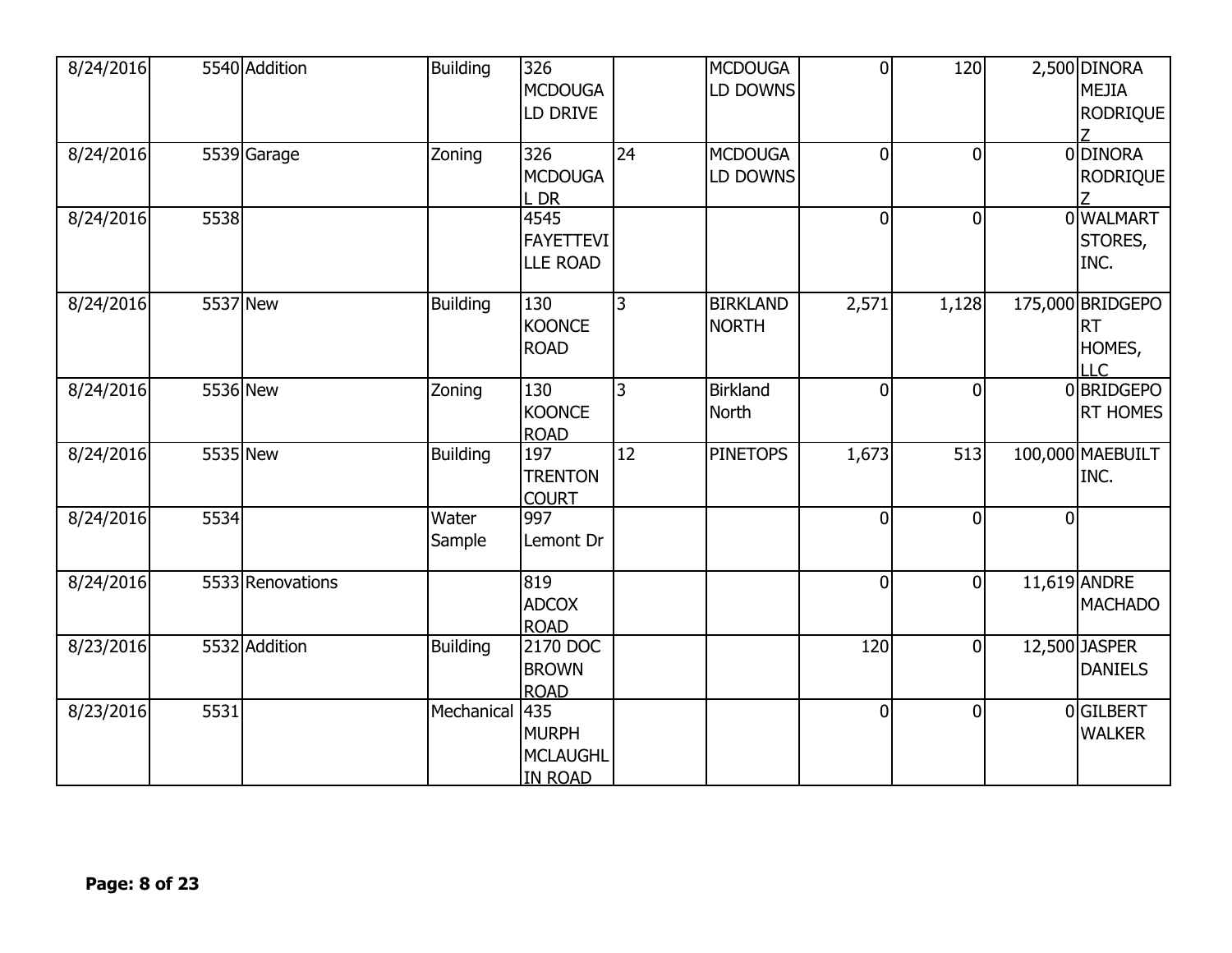| 8/23/2016 |      | 5530 Other  | Zoning          | 6105<br>PHILLIPPI<br><b>CHURCH</b><br><b>ROAD</b>     |                |                                | $\overline{0}$ | $\overline{0}$ | <b>O</b> PERRY<br><b>LOWERY</b>                         |
|-----------|------|-------------|-----------------|-------------------------------------------------------|----------------|--------------------------------|----------------|----------------|---------------------------------------------------------|
| 8/23/2016 | 5529 |             | Mechanical      | <b>1546 CLAN</b><br><b>CAMPBELL</b><br><b>DRIVE</b>   |                | <b>MCDOUGA</b><br>LD DOWNS     | $\mathbf 0$    | $\overline{0}$ | 0 ALEJANDR<br>O<br><b>BUENTELL</b><br>∩                 |
| 8/23/2016 | 5528 |             | Well<br>n       | 2741<br>Constructio CALLOWAY<br><b>ROAD</b>           | 3              |                                | $\mathbf 0$    | $\overline{0}$ | $0H$ & H<br><b>ONSITE</b><br><b>HOMES</b><br><b>LLC</b> |
| 8/23/2016 | 5527 |             | Well<br>n       | 2711<br>Constructio CALLOWAY<br><b>ROAD</b>           | $\overline{2}$ |                                | $\overline{0}$ | $\overline{0}$ | $0H$ & H<br><b>ONSITE</b><br><b>HOMES</b><br><b>LLC</b> |
| 8/23/2016 | 5526 |             | Well<br>In.     | 2679<br>Constructio CALLOWAY<br><b>ROAD</b>           | $\mathbf{1}$   |                                | $\overline{0}$ | $\overline{0}$ | $0H$ & H<br><b>ONSITE</b><br><b>HOMES</b><br>LLC        |
| 8/23/2016 | 5525 |             | Mechanical      | 342<br><b>CITADEL</b><br><b>COURT</b>                 |                | FAIRWAY<br><b>PLACE</b>        | 0              | $\overline{0}$ | 0 KURT<br><b>SAULSBUR</b>                               |
| 8/23/2016 | 5524 |             | Mechanical      | 123<br><b>GREENTRE</b><br>E DRIVE                     |                | <b>FOREST</b><br><b>WOODS</b>  | $\overline{0}$ | $\overline{0}$ | 0 FRANCISC<br>O LUCAS                                   |
| 8/23/2016 | 5523 |             | Mechanical      | 517<br><b>SUNSET</b><br><b>LAKE</b><br><b>ROAD</b>    |                |                                | 0              | $\mathbf 0$    | 0 CHARLENE<br><b>RAY</b>                                |
| 8/23/2016 | 5522 |             | Plumbing        | 317<br><b>MORNING</b><br><b>GLORY</b><br><b>DRIVE</b> |                | <b>HENDRIX</b><br><b>FARMS</b> | 0              | $\mathbf 0$    | <b>OLINDSEY</b><br><b>BULLOCK</b>                       |
| 8/23/2016 |      | 5521 Garage | <b>Building</b> | 166<br><b>GREGORIO</b><br>LANE                        |                |                                | $\mathbf 0$    | 1,152          | 8,411 JAMES<br><b>GREGORIO</b>                          |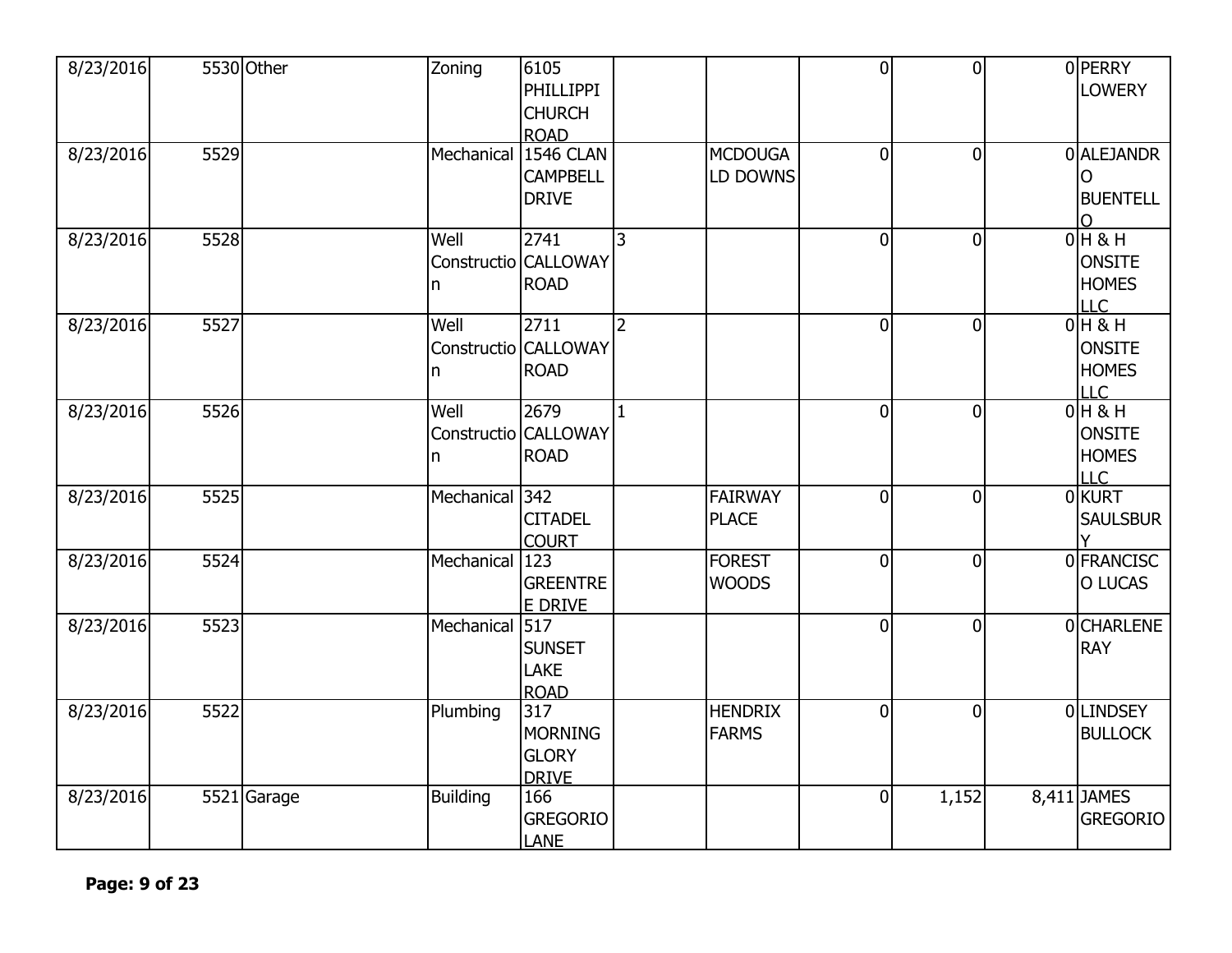| 8/23/2016 |          | 5520 Doublewide | <b>Building</b>                        | 157 ARMY<br><b>ROAD</b>                         |                |                                | $\overline{0}$ | $\overline{0}$ | $0$ JOSE<br><b>ANDRES</b><br><b>CIRIARO</b><br><b>SANCHEZ</b> |
|-----------|----------|-----------------|----------------------------------------|-------------------------------------------------|----------------|--------------------------------|----------------|----------------|---------------------------------------------------------------|
| 8/23/2016 |          | 5519 Garage     | Zoning                                 | 102 Post<br>Place                               | 41             | <b>PARKERS</b><br><b>GROVE</b> | $\overline{0}$ | $\overline{0}$ | 0JESSE<br><b>DENMAN</b>                                       |
| 8/22/2016 | 5518 New |                 | Zoning                                 | 197<br><b>TRENTON</b><br><b>CT</b>              | 12             | Pinetops                       | $\overline{0}$ | $\overline{0}$ | 0 Maebuilt<br>Inc                                             |
| 8/22/2016 | 5517     |                 | Electrical                             | 150<br><b>LINDSDAY</b><br><b>ROAD</b>           |                |                                | $\overline{0}$ | $\overline{0}$ | 0 ELEANOR<br><b>THOMAS</b>                                    |
| 8/22/2016 | 5516 New |                 | <b>Building</b>                        | 397<br><b>GANTON</b><br><b>DRIVE</b>            | 62             | <b>TURNBERR</b><br>Y           | 3,107          | 926            | 226,000 CAVINESS<br>& CATES                                   |
| 8/22/2016 | 5515 New |                 | <b>Building</b>                        | 549 ROYAL 30<br><b>BIRKDALE</b><br><b>DRIVE</b> |                | <b>TURNBERR</b><br>Y           | 3,060          | 1,093          | 233,000 CAVINESS<br>& CATES                                   |
| 8/19/2016 | 5514     |                 | Septic Re-<br>Inspection               | 338 Emma<br>Ln.                                 | 47             | <b>Pine Valley</b>             | $\overline{0}$ | $\mathbf 0$    | 0Chapman-<br>Wilson                                           |
| 8/19/2016 | 5513     |                 | Improveme <sup>2741</sup><br>nt/Repair | <b>CALLOWAY</b><br><b>ROAD</b>                  | 3              |                                | $\overline{0}$ | $\overline{0}$ | $0H$ & H<br><b>ONSITE</b><br><b>HOMES</b><br><b>LLC</b>       |
| 8/19/2016 | 5512     |                 | Improveme 2711<br>nt/Repair            | <b>CALLOWAY</b><br><b>ROAD</b>                  | $\overline{2}$ |                                | $\overline{0}$ | $\overline{0}$ | $0H$ & H<br><b>ONSITE</b><br><b>HOMES</b><br><b>LLC</b>       |
| 8/19/2016 | 5511     |                 | Improveme 2679<br>nt/Repair            | CALLOWAY<br><b>ROAD</b>                         | $\mathbf{1}$   |                                | $\overline{0}$ | $\overline{0}$ | $O$ H & H<br><b>ONSITE</b><br><b>HOMES</b><br><b>LLC</b>      |
| 8/19/2016 | 5510     |                 | Mechanical 103                         | <b>KINGSBER</b><br>RY COURT                     |                | <b>CARRINGT</b><br>ON          | $\overline{0}$ | $\mathbf 0$    | $0$ MR.<br><b>YANKO</b>                                       |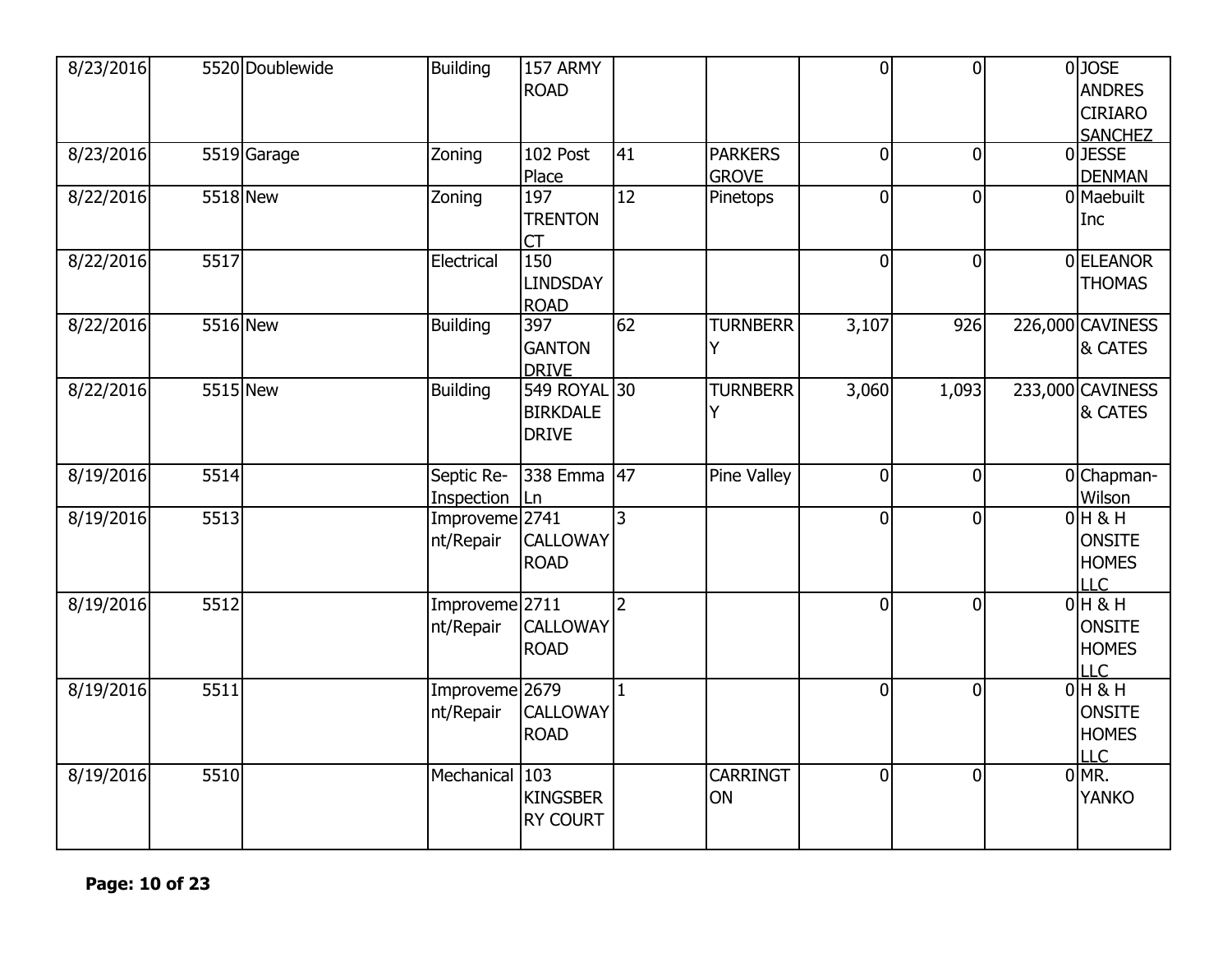| 8/19/2016 |      | 5509 Cell Tower Addition | <b>Building</b>       | 6711<br><b>ABERDEEN</b><br><b>ROAD</b>       |    |                                               | $\mathbf 0$    | $\overline{0}$ | 0 CROWN<br><b>CASTLE</b>                                                            |
|-----------|------|--------------------------|-----------------------|----------------------------------------------|----|-----------------------------------------------|----------------|----------------|-------------------------------------------------------------------------------------|
| 8/18/2016 |      | 5508 Renovations         | <b>Building</b>       | 107<br><b>HARVEST</b><br><b>LANE</b>         |    | <b>LINDSAY</b><br><b>FARMS</b>                | 1,616          | 706            | 125,000 STEVEN &<br><b>WENDY</b><br><b>GAMBLE</b>                                   |
| 8/18/2016 |      | 5507 Renovations         | <b>Building</b>       | 351<br><b>PRIVATE</b><br><b>LANE</b>         |    |                                               | $\overline{0}$ | $\overline{0}$ | 0BRYAN &<br><b>TERRI</b><br><b>WELBORN</b>                                          |
| 8/18/2016 | 5506 |                          | Consultatio 371<br>In | <b>NORTH</b><br><b>DUFFIE</b><br><b>ROAD</b> |    |                                               | $\overline{0}$ | $\overline{0}$ | 0 CALVIN<br><b>BLACK</b>                                                            |
| 8/18/2016 | 5505 |                          | Mechanical            | 113<br><b>STONESTH</b><br><b>ROW LANE</b>    |    | <b>COUNTRY</b><br><b>WALK</b>                 | 0              | $\overline{0}$ | 0JASON<br><b>MCWIRT</b>                                                             |
| 8/18/2016 |      | 5504 New                 | <b>Building</b>       | 468<br><b>DRIFTWO</b><br><b>OD LANE</b>      | 28 | <b>CLUB</b><br><b>POND</b><br><b>CROSSING</b> | 1,614          | 487            | 70,000 TRISTAR<br><b>BUILDING</b><br>8 <sup>1</sup><br><b>DEVELOPM</b><br>ENT, INC. |
| 8/18/2016 | 5503 |                          | Mechanical 135 WEST   | <b>TWELVE</b><br><b>OAKS</b><br><b>ROAD</b>  |    | <b>TWELVE</b><br><b>OAKS</b>                  | $\overline{0}$ | $\overline{0}$ | 0 CHARLES<br>& SHARI<br><b>BRADLEY</b>                                              |
| 8/18/2016 |      | 5502 New                 | Zoning                | 549 ROYAL 30<br><b>BIRKDALE</b>              |    | <b>TURNBERR</b><br>Y                          | $\overline{0}$ | $\overline{0}$ | 0 CAVINESS<br>& CATES                                                               |
|           |      |                          |                       | D                                            |    |                                               |                |                |                                                                                     |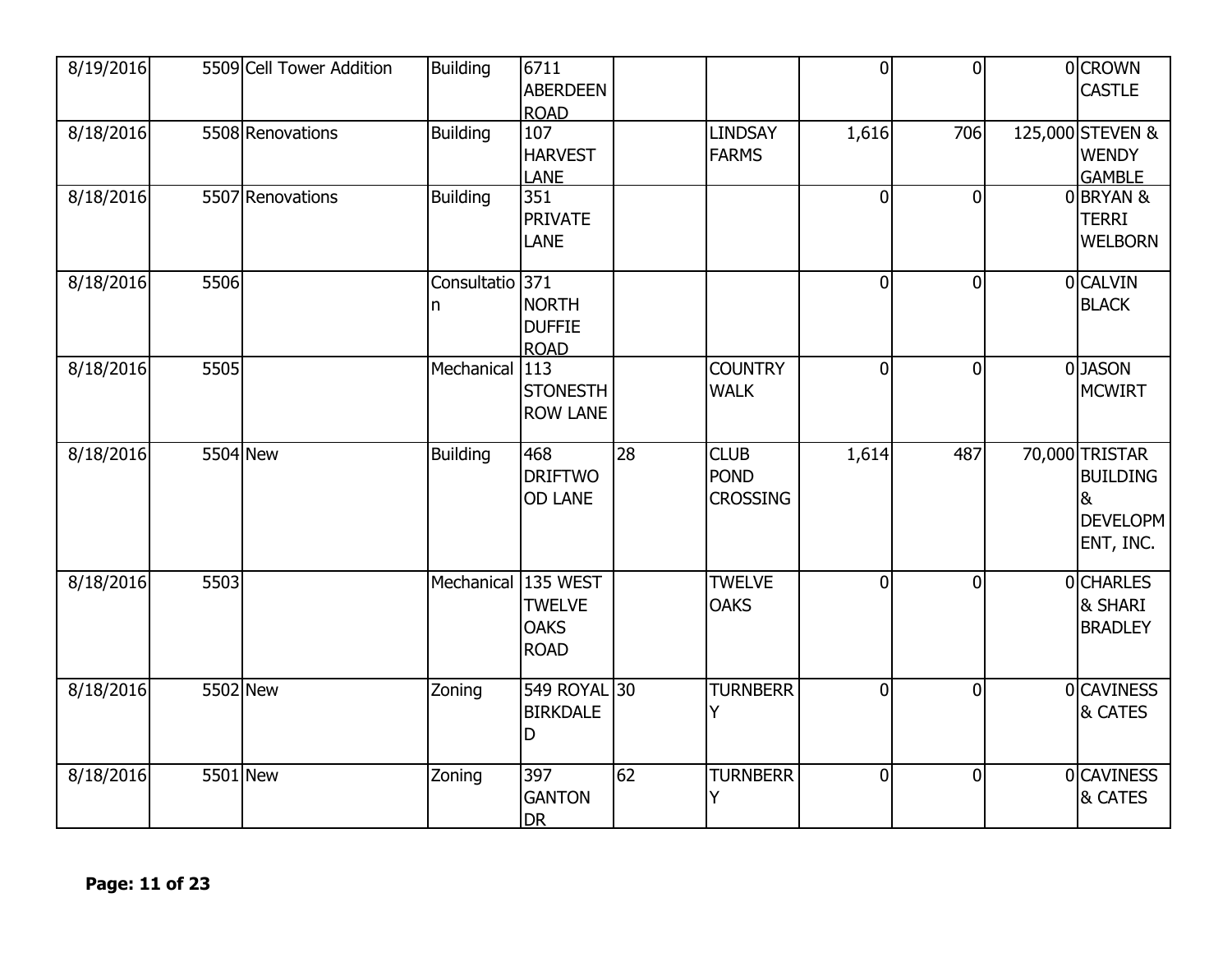| 8/18/2016 |          | 5500 Addition | Zoning                   | 2170 DOC<br><b>BROWN</b><br><b>ROAD</b>  |                  |                               | $\overline{0}$   | $\overline{0}$ | 0JASPER<br><b>DANIELS</b>                                |
|-----------|----------|---------------|--------------------------|------------------------------------------|------------------|-------------------------------|------------------|----------------|----------------------------------------------------------|
| 8/18/2016 |          | 5499 New      | Building                 | 466 CAPE<br><b>FEAR</b><br><b>ROAD</b>   | 32               | <b>RIVERBRO</b><br><b>OKE</b> | 1,600            | 518            | 95,940 CAVINESS<br>LAND<br><b>DEVELOPM</b><br><b>ENT</b> |
| 8/18/2016 |          | 5498 Addition | <b>Building</b>          | 296<br><b>INDUSTRI</b><br><b>AL LANE</b> |                  |                               | $\boldsymbol{0}$ | 3,200          | 60,000 KIRK<br><b>DAVIS</b>                              |
| 8/18/2016 | 5497     |               | Mechanical               | 451<br><b>PURVIS</b><br><b>COURT</b>     |                  |                               | $\overline{0}$   | $\overline{0}$ | 0 DIANA<br><b>MCPHAUL</b>                                |
| 8/18/2016 | 5496     |               | Septic Re-<br>Inspection | 702<br><b>DOGWOOD</b><br><b>LANE</b>     | $\overline{29}$  | Rockfish<br>Grove             | $\overline{0}$   | $\overline{0}$ | 0 DAVID<br><b>THOMPSO</b>                                |
| 8/18/2016 |          | 5495 New      | Zoning                   | 2679<br><b>CALLOWAY</b><br><b>ROAD</b>   | 001              |                               | $\overline{0}$   | $\overline{0}$ | $0H$ & H<br><b>ONSITE</b><br><b>HOMES</b><br>LLC         |
| 8/18/2016 |          | 5494 New      | Zoning                   | 2711<br><b>CALLOWAY</b><br><b>ROAD</b>   | 002              |                               | $\overline{0}$   | $\overline{0}$ | $0H$ & H<br><b>ONSITE</b><br><b>HOMES</b><br>LLC         |
| 8/18/2016 | 5493 New |               | Zoning                   | 2741<br><b>CALLOWAY</b><br><b>ROAD</b>   | $\overline{003}$ |                               | $\overline{0}$   | $\overline{0}$ | $0H$ & H<br><b>ONSITE</b><br><b>HOMES</b><br><b>LLC</b>  |
| 8/18/2016 | 5492     |               | Electrical               | 106<br><b>ERNEST</b><br><b>ROAD</b>      |                  |                               | $\overline{0}$   | $\overline{0}$ | 0 ELEUTERI<br><b>CORRALIT</b><br>LAN                     |
| 8/17/2016 | 5491     |               | Mechanical               | 2638<br><b>OGLESBY</b><br><b>DRIVE</b>   |                  |                               | $\overline{0}$   | $\overline{0}$ | 0 VICTOR<br><b>PEREZ</b>                                 |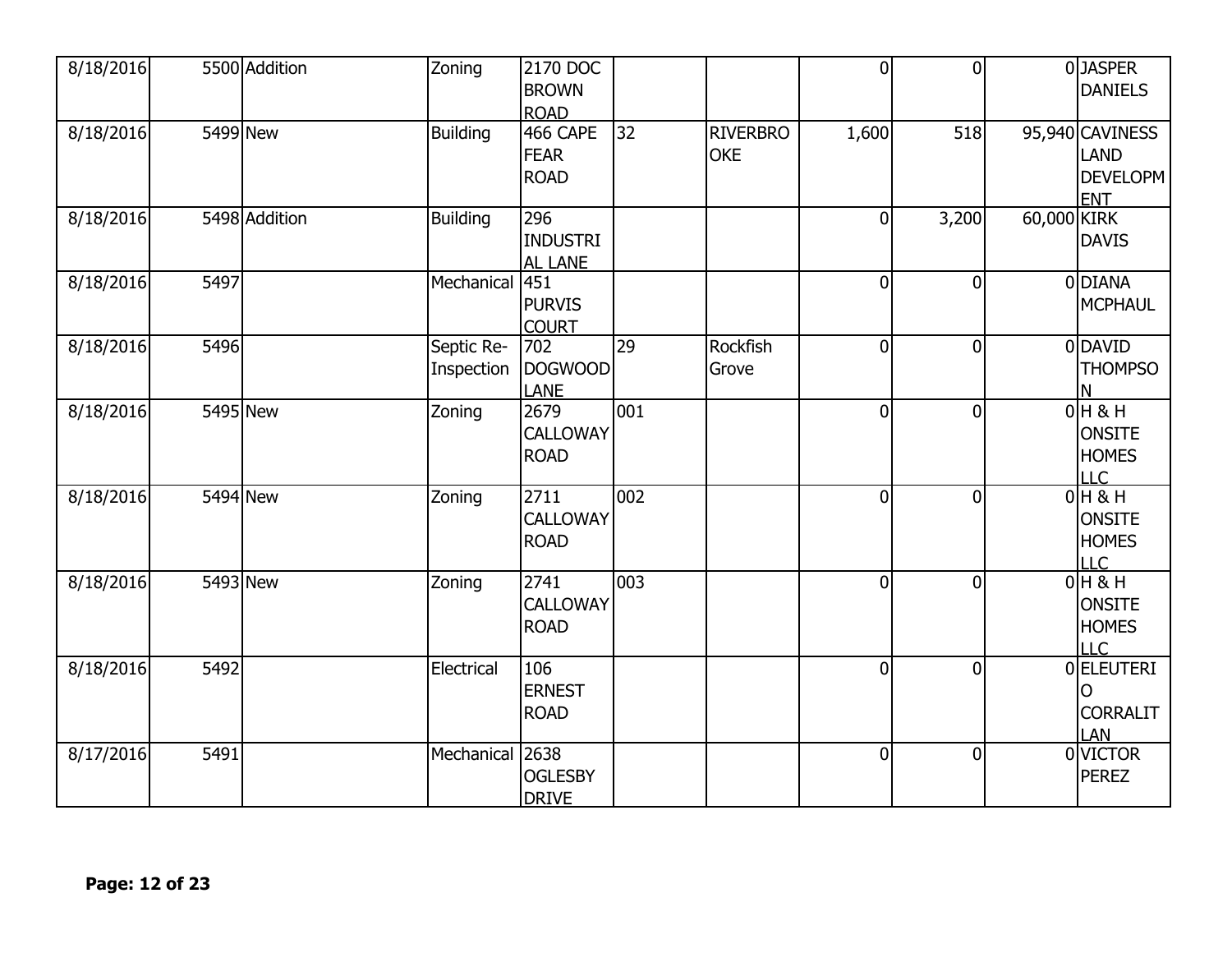| 8/17/2016 |      | 5490 Garage                | Zoning                       | 263<br>AUTUMN<br><b>LANE</b>                         | 48              | <b>TURNING</b><br><b>LEAF</b><br><b>SOUTH</b> | $\overline{0}$ | $\overline{0}$ |          | 0JOE BAYNE                                                          |
|-----------|------|----------------------------|------------------------------|------------------------------------------------------|-----------------|-----------------------------------------------|----------------|----------------|----------|---------------------------------------------------------------------|
| 8/17/2016 | 5489 |                            | Plumbing                     | 251<br><b>BRISTLE</b><br><b>OAKS</b><br><b>DRIVE</b> |                 | <b>BIRKLAND</b>                               | $\overline{0}$ | $\overline{0}$ |          | 0 MARCUS<br><b>SMITH</b>                                            |
| 8/17/2016 |      | 5488 Doublewide            | Building                     | 653<br><b>CREECH</b><br><b>ROAD</b>                  |                 |                                               | $\overline{0}$ | $\overline{0}$ |          | 0 LIZA<br><b>ZAMBRAN</b>                                            |
| 8/17/2016 |      | 5487 New                   | Zoning                       | 466 CAPE<br><b>FEAR RD</b>                           | $\overline{32}$ | <b>RIVERBRO</b><br><b>OKE</b>                 | $\mathbf{0}$   | $\mathbf 0$    |          | 0 CAVINESS<br><b>LAND</b>                                           |
| 8/17/2016 | 5486 |                            | nt/Repair                    | Improveme 575 E Lake 50<br>Ridge Rd                  |                 | Twelve<br><b>Oaks</b>                         | $\overline{0}$ | $\overline{0}$ | $\Omega$ |                                                                     |
| 8/16/2016 | 5485 |                            | Mechanical 197               | <b>LOUISIANA</b><br><b>DRIVE</b>                     |                 | <b>MAGNOLIA</b><br><b>GREENS</b>              | $\overline{0}$ | $\overline{0}$ |          | 0JUSTIN<br><b>DERIEUX</b>                                           |
| 8/16/2016 | 5484 |                            | Improveme $110$<br>nt/Repair | Rushmore<br>Dr                                       | $\overline{56}$ | Heatland                                      | $\overline{0}$ | $\overline{0}$ |          | 0 Kevin<br>Carter                                                   |
| 8/16/2016 |      | 5483 New                   | <b>Building</b>              | 219 FLOYD<br>Т.<br><b>CAMERON</b>                    |                 |                                               | 2,054          | 515            |          | 122,000 RED DOOR<br><b>HOMES OF</b><br><b>FAYETTEVI</b><br>LLE, LLC |
| 8/16/2016 |      | 5482 Commercial (addition) | Zoning                       | 190 DOC<br><b>BROWN</b><br><b>ROAD</b>               |                 |                                               | 768            | $\overline{0}$ |          | 0 FREEDOM<br><b>EAST</b><br><b>CHURCH</b><br>(WILLIE<br>MCCASKIL    |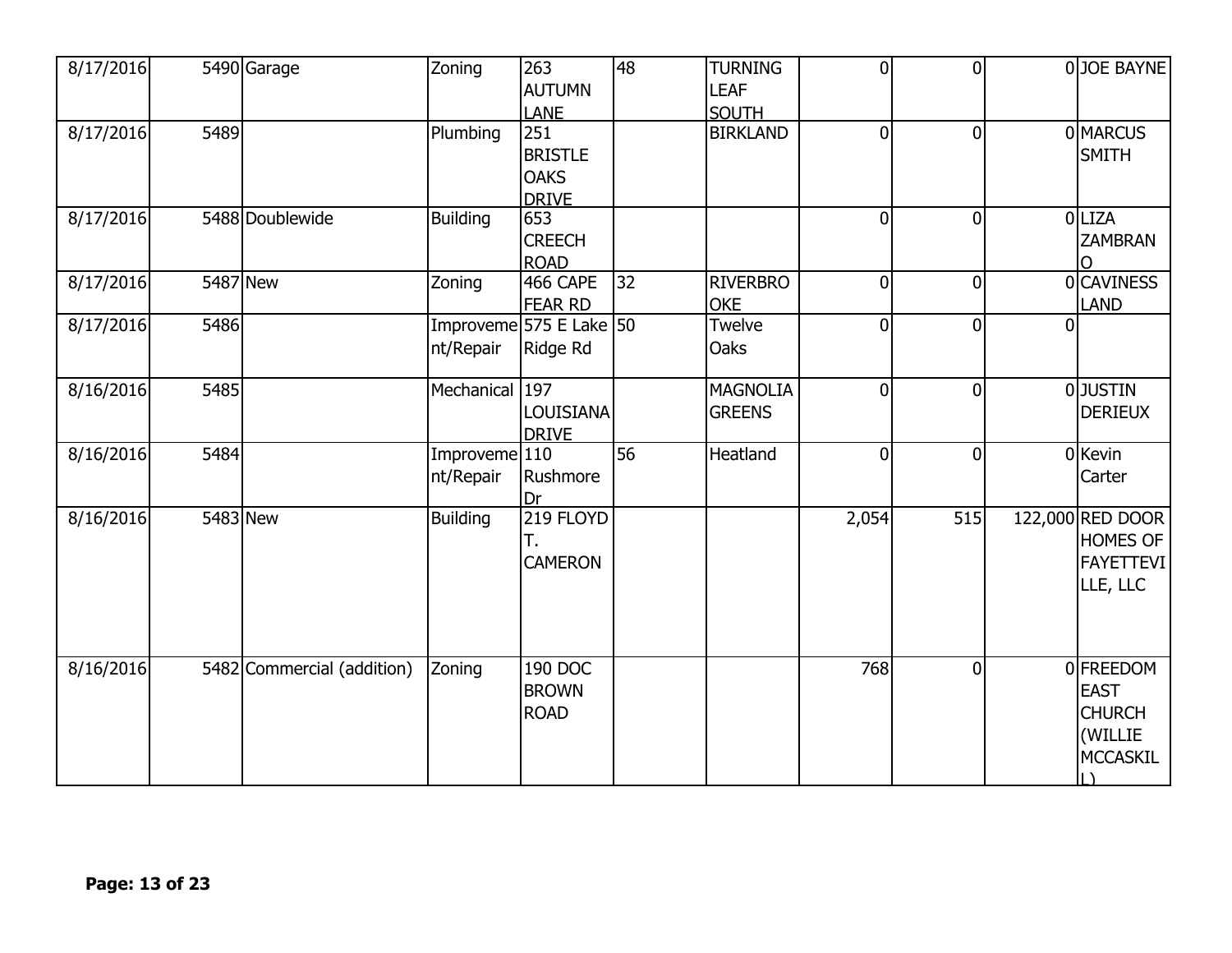| 8/16/2016 |      | 5481 New                   | <b>Building</b>          | 487<br><b>STONEBRI</b><br><b>AR</b><br><b>AVENUE</b>          | 42 | <b>MIDLANDS</b><br>@BEDFOR<br>D | 2,235          | 597            | 120,269 H & H  | <b>CONSTRUC</b><br><b>TORS OF</b><br><b>FAYETTEVI</b><br>LLE, LLC       |
|-----------|------|----------------------------|--------------------------|---------------------------------------------------------------|----|---------------------------------|----------------|----------------|----------------|-------------------------------------------------------------------------|
| 8/16/2016 |      | 5480 New                   | <b>Building</b>          | 221<br>LINDSAY<br><b>ROAD</b>                                 |    |                                 | 2,402          | 876            |                | 165,000 RED DOOR<br><b>HOMES OF</b><br><b>FAYETTEVI</b><br><b>LLE</b>   |
| 8/15/2016 |      | 5479 Commercial (addition) | <b>Building</b>          | 190 DOC<br><b>BROWN</b><br><b>ROAD</b>                        |    |                                 | 768            | $\mathbf 0$    |                | 0 FREEDOM<br><b>EAST</b><br><b>CHURCH</b><br>(WILLIE<br><b>MCCASKIL</b> |
| 8/15/2016 | 5478 |                            | Mechanical 419           | <b>DUNROBIN</b><br><b>DRIVE</b>                               |    | <b>MCDOUGA</b><br>LD DOWNS      | $\overline{0}$ | $\overline{0}$ |                | 0 NICOLE<br><b>LOUVIERE</b>                                             |
| 8/15/2016 | 5477 |                            | Well<br>Constructio Lane | 351 Private                                                   |    |                                 | $\overline{0}$ | $\overline{0}$ | $\overline{0}$ |                                                                         |
| 8/15/2016 |      | 5476 Renovations           | <b>Building</b>          | 441<br><b>HARRIS</b><br><b>LANE</b>                           |    |                                 | $\overline{0}$ | $\mathbf 0$    |                | 8,185 FRANK<br><b>PENNER</b>                                            |
| 8/15/2016 |      | 5475 Garage                | Zoning                   | 166<br><b>GREGORIO</b><br><b>LANE</b>                         |    |                                 | $\overline{0}$ | $\overline{0}$ |                | 0 CAIN<br><b>BUILDERS</b>                                               |
| 8/15/2016 | 5474 |                            | Consultatio 1210<br>n    | <b>SOUTH</b><br><b>PARKER</b><br><b>CHURCH</b><br><b>ROAD</b> |    |                                 | $\overline{0}$ | $\mathbf 0$    |                | <b>OCHERYL</b><br><b>ALLIN</b>                                          |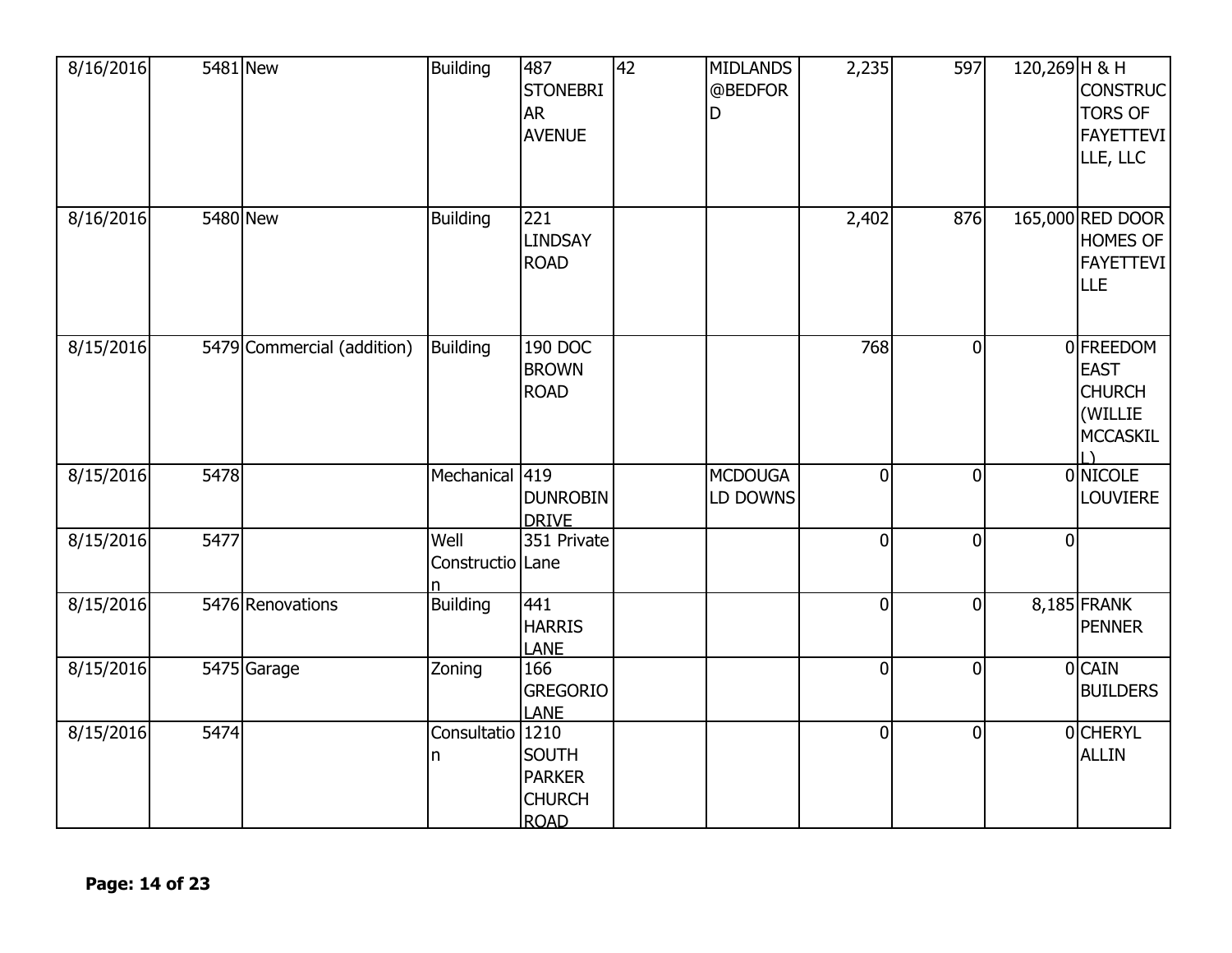| 8/15/2016 |      | 5473 New      | Zoning          | 487                 | 42 | <b>MIDLANDS</b> | $\overline{0}$ | $\overline{0}$ | $0H$ & H              |
|-----------|------|---------------|-----------------|---------------------|----|-----------------|----------------|----------------|-----------------------|
|           |      |               |                 | <b>STONEBRI</b>     |    | @               |                |                | <b>CONSTRUC</b>       |
|           |      |               |                 | <b>AR AVE</b>       |    | <b>BEDFORD</b>  |                |                | <b>TORS</b>           |
| 8/12/2016 | 5472 |               | Mechanical 105  |                     |    | <b>PARKER'S</b> | $\overline{0}$ | $\overline{0}$ | 0 KARLA               |
|           |      |               |                 | LOUISE              |    | <b>GROVE</b>    |                |                | <b>BERSHERS</b>       |
|           |      |               |                 | <b>DRIVE</b>        |    |                 |                |                |                       |
| 8/12/2016 | 5471 |               | Mechanical 4702 |                     |    |                 | $\overline{0}$ | $\overline{0}$ | 0 HOKE                |
|           |      |               |                 | <b>FAYETTEVI</b>    |    |                 |                |                | <b>COUNTY</b>         |
|           |      |               |                 | <b>LLE ROAD</b>     |    |                 |                |                | <b>SCHOOL</b>         |
|           |      |               |                 |                     |    |                 |                |                | <b>SYSTEM</b>         |
|           |      |               |                 |                     |    |                 |                |                | (EAST                 |
|           |      |               |                 |                     |    |                 |                |                | <b>HOKE</b>           |
|           |      |               |                 |                     |    |                 |                |                | MIDDLE)               |
| 8/12/2016 | 5470 |               | Mechanical 800  |                     |    |                 | $\overline{0}$ | $\overline{0}$ | 0 HOKE                |
|           |      |               |                 | <b>PHILLIPPI</b>    |    |                 |                |                | <b>COUNTY</b>         |
|           |      |               |                 | <b>CHURCH</b>       |    |                 |                |                | <b>SCHOOL</b>         |
|           |      |               |                 | <b>ROAD</b>         |    |                 |                |                | <b>SYSTEM</b>         |
|           |      |               |                 |                     |    |                 |                |                | (DON                  |
|           |      |               |                 |                     |    |                 |                |                | <b>STEED</b>          |
|           |      |               |                 |                     |    |                 |                |                |                       |
|           |      |               |                 |                     |    |                 |                |                | <b>ELEMENTA</b><br>RY |
| 8/12/2016 | 5469 |               | Mechanical 775  |                     |    |                 | $\overline{0}$ | $\overline{0}$ | 0 HOKE                |
|           |      |               |                 | <b>ROCKFISH</b>     |    |                 |                |                | <b>COUNTY</b>         |
|           |      |               |                 | <b>ROAD</b>         |    |                 |                |                | <b>SCHOOL</b>         |
|           |      |               |                 |                     |    |                 |                |                | <b>SYSTEM</b>         |
|           |      |               |                 |                     |    |                 |                |                |                       |
|           |      |               |                 |                     |    |                 |                |                | (SCURLOC              |
|           |      |               |                 |                     |    |                 |                |                | Κ                     |
|           |      |               |                 |                     |    |                 |                |                | <b>ELEMEMTA</b>       |
| 8/12/2016 | 5467 |               | Mechanical 108  |                     |    | <b>SUMMERFI</b> | $\overline{0}$ | $\overline{0}$ | RY<br>0BEDROCK        |
|           |      |               |                 | <b>ARROW</b>        |    | <b>ELD EAST</b> |                |                | <b>REALTY</b>         |
|           |      |               |                 | <b>WOOD</b>         |    |                 |                |                |                       |
|           |      |               |                 |                     |    |                 |                |                |                       |
| 8/12/2016 |      | 5466 Addition | Zoning          | <b>COURT</b><br>296 |    |                 | $\overline{0}$ | $\mathbf 0$    | $0$ KIRK              |
|           |      |               |                 |                     |    |                 |                |                | <b>DAVIS</b>          |
|           |      |               |                 | <b>INDUSTRI</b>     |    |                 |                |                |                       |
|           |      |               |                 | <b>AL LANE</b>      |    |                 |                |                |                       |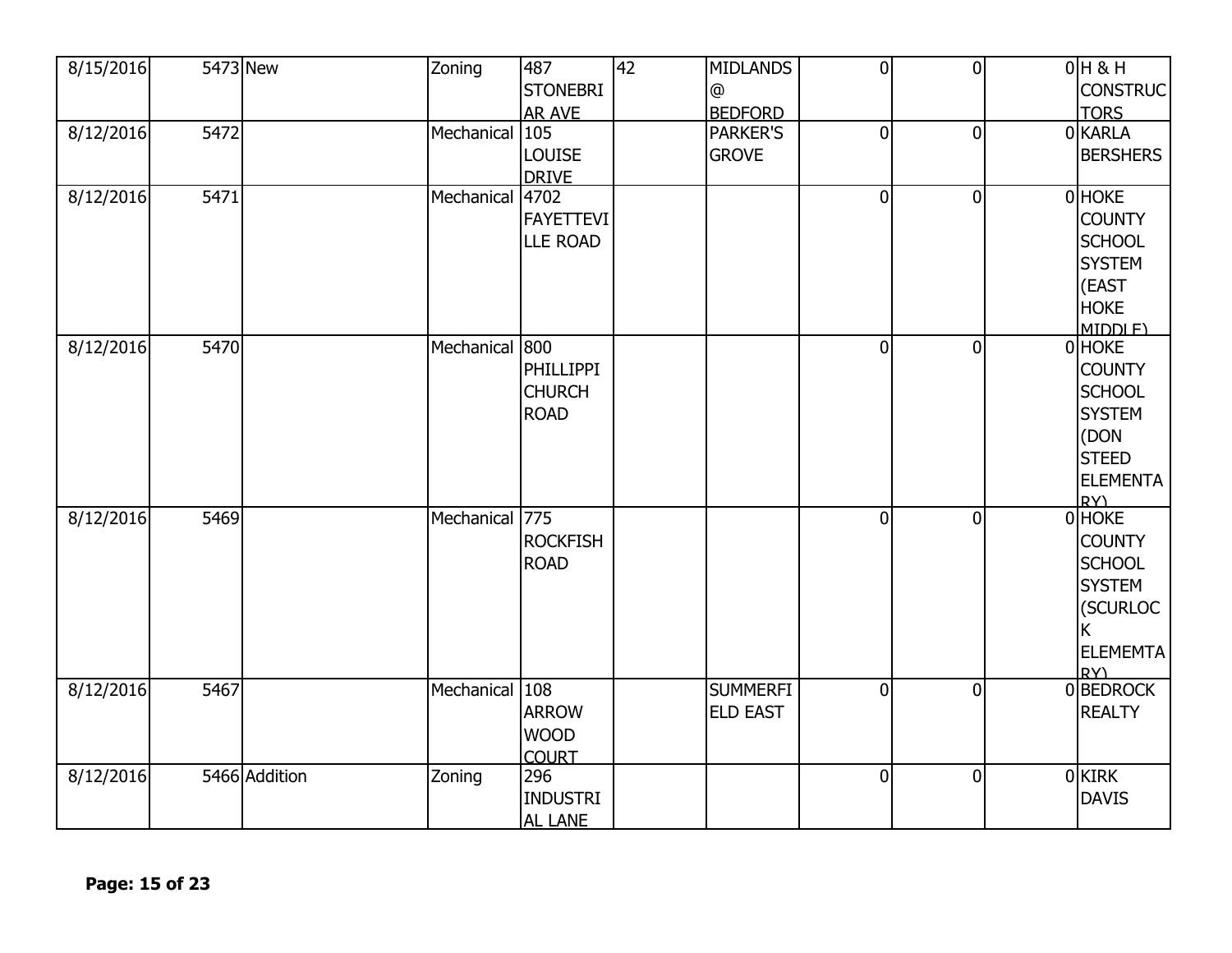| 8/11/2016 | 5465     |              | Septic Re-<br>Inspection              | 263<br>Autumn Ln                                     | 48             | Turning<br>Leaf South           | $\overline{0}$ | $\overline{0}$ | $\overline{0}$  |                                                                                             |
|-----------|----------|--------------|---------------------------------------|------------------------------------------------------|----------------|---------------------------------|----------------|----------------|-----------------|---------------------------------------------------------------------------------------------|
| 8/11/2016 | 5464     |              | Mechanical 2314                       | QUIGLEY<br><b>COURT</b>                              |                | <b>MCDOUGA</b><br>LD DOWNS      | $\overline{0}$ | $\overline{0}$ |                 | OLYNN &<br><b>CASS</b><br><b>BLAKE</b>                                                      |
| 8/11/2016 |          | $5463$ Fence | Zoning                                | 687<br><b>STONEBRI</b><br><b>AR</b><br><b>AVENUE</b> |                | <b>MIDLANDS</b><br>@BEDFOR<br>D | $\mathbf{0}$   | $\overline{0}$ |                 | 0 JASMIN<br><b>HOLLIS</b>                                                                   |
| 8/11/2016 | 5462 New |              | <b>Building</b>                       | 536<br><b>KOONCE</b><br><b>ROAD</b>                  | $\overline{4}$ |                                 | 2,289          | 688            |                 | 100,000 HAMMER<br><b>HEAD</b><br><b>HOMES</b>                                               |
| 8/11/2016 | 5461 New |              | <b>Building</b>                       | 376<br><b>NIGHTHA</b><br><b>WK LOOP</b>              | 38             |                                 | 2,646          | 1,043          |                 | 185,000 BENJAMIN<br><b>STOUT</b><br><b>REAL</b><br><b>ESTATE</b><br>SERVICES,<br><b>INC</b> |
| 8/11/2016 | 5460 New |              | <b>Building</b>                       | 510<br><b>KOONCE</b><br><b>ROAD</b>                  | 3              |                                 | 2,236          | 631            | 100,000 PATIM,  | INC.                                                                                        |
| 8/11/2016 | 5459 New |              | Building                              | <b>145 WIND</b><br><b>SWEPT</b><br><b>STREET</b>     | 42             | <b>WEDGEFIE</b><br>LD           | 2,452          | 617            | $123,136$ H & H | <b>CONSTRUC</b><br><b>TORS OF</b><br><b>FAYETTEVI</b><br>LLE, LLC                           |
| 8/11/2016 | 5458     |              | Improveme <sup>236</sup><br>nt/Repair | Bayshore<br>Dr                                       |                |                                 | $\overline{0}$ | $\overline{0}$ |                 | 0Jones'<br>Septic                                                                           |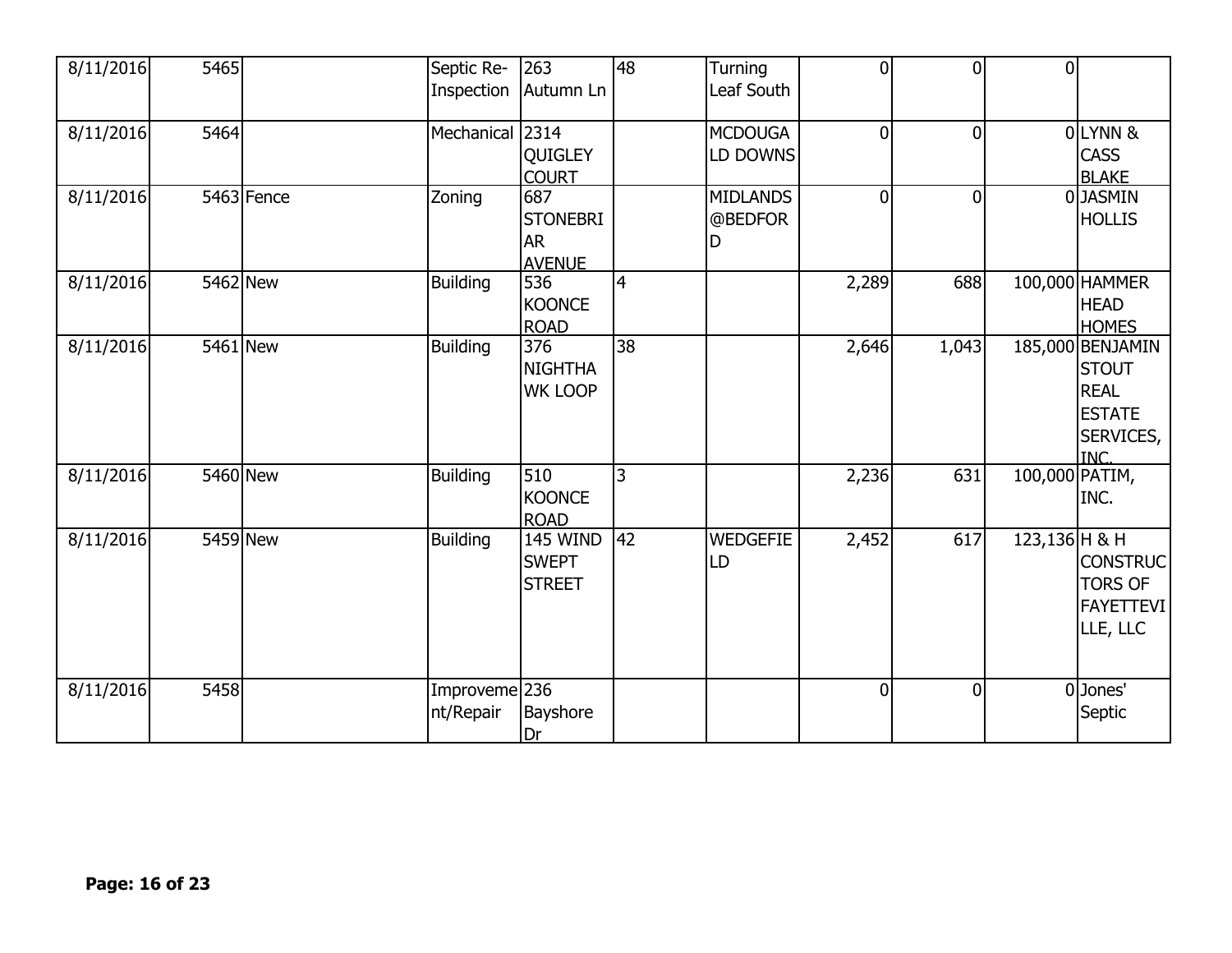| 8/10/2016 |      | 5457 New         | Zoning                   | 376<br>NIGHTHA<br><b>WK LOOP</b>                       | $\overline{38}$ |                                | $\overline{0}$ | $\overline{0}$ |             | 0 BENJAMIN<br><b>STOUT</b><br><b>REAL</b><br><b>ESTATE</b><br>SERVICES,<br><b>INC</b> |
|-----------|------|------------------|--------------------------|--------------------------------------------------------|-----------------|--------------------------------|----------------|----------------|-------------|---------------------------------------------------------------------------------------|
| 8/10/2016 |      | 5456 New         | Zoning                   | 536<br><b>KOONCE</b><br><b>ROAD</b>                    | $\overline{4}$  |                                | $\overline{0}$ | $\overline{0}$ |             | 0 HAMMER<br><b>HEAD</b><br><b>HOMES</b>                                               |
| 8/10/2016 | 5455 |                  | Septic Re-<br>Inspection | 653<br><b>CREECH</b><br><b>ROAD</b>                    |                 |                                | $\overline{0}$ | $\overline{0}$ |             | 0LIZA<br><b>ZAMBRAN</b>                                                               |
| 8/10/2016 |      | 5454 New         | Zoning                   | 653<br><b>CREECH</b><br><b>ROAD</b>                    |                 |                                | $\overline{0}$ | $\overline{0}$ |             | 0 LIZA<br><b>ZAMBRAN</b>                                                              |
| 8/9/2016  | 5453 |                  | Septic Re-<br>Inspection | 1210 S<br>Parker<br>Church Rd                          |                 |                                | $\overline{0}$ | $\mathbf 0$    |             | 0 Cheryl Allin                                                                        |
| 8/9/2016  |      | 5452 New         | Zoning                   | 275<br><b>STEWARTS</b><br><b>CREEK</b><br><b>DRIVE</b> | $\overline{7}$  | <b>BENTLEY</b><br><b>ACRES</b> | $\overline{0}$ | $\overline{0}$ |             | 0 TRAVIS<br><b>MULLER</b>                                                             |
| 8/9/2016  |      | 5451 New         | Zoning                   | <b>145 WIND</b><br><b>SWEPT</b><br><b>STREET</b>       | 42              | <b>WEDGEFIE</b><br>LD          | $\overline{0}$ | $\overline{0}$ |             | $0H$ & H<br><b>CONSTRUC</b><br><b>TORS OF</b><br><b>FAYETTEVI</b><br>LLE, LLC         |
| 8/9/2016  |      | 5450 Renovations | <b>Building</b>          | 2503<br><b>DANAHEY</b><br><b>DRIVE</b>                 |                 | <b>MCDOUGA</b><br>LD DOWNS     | $\overline{0}$ | $\overline{0}$ | 23,300 LUIS | <b>GUERRO</b>                                                                         |
| 8/9/2016  | 5449 |                  | Mechanical               | 7475<br><b>ARABIA</b><br><b>ROAD</b>                   |                 |                                | $\mathbf{0}$   | $\overline{0}$ |             | <b>ODENNIS</b><br><b>RIAKAKOS</b>                                                     |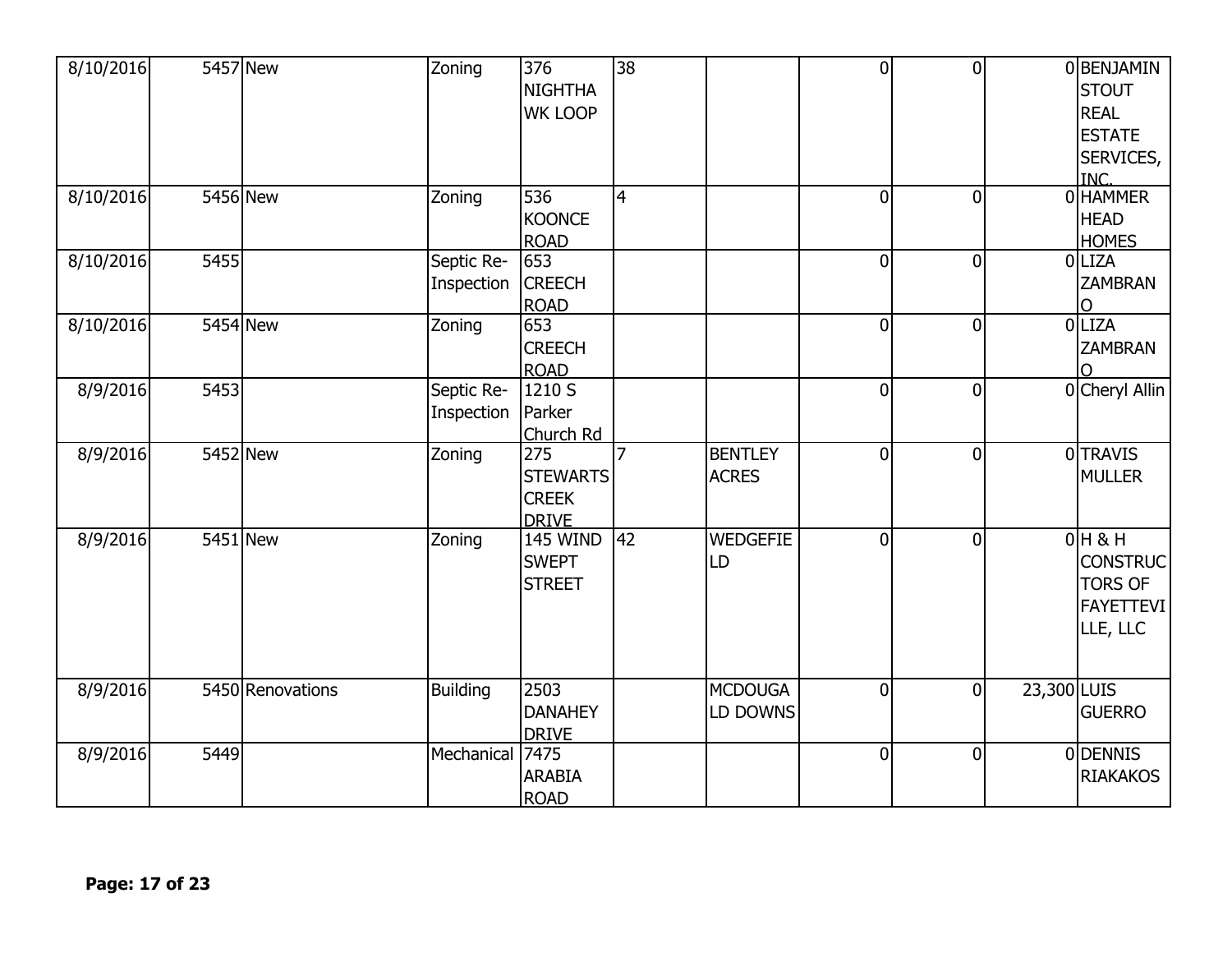| 8/9/2016 | 5448 |                 | Mechanical               | 346             |                | <b>FAIRWAY</b>  | $\overline{0}$ | $\overline{0}$ | 0LYNN           |
|----------|------|-----------------|--------------------------|-----------------|----------------|-----------------|----------------|----------------|-----------------|
|          |      |                 |                          | <b>CITADEL</b>  |                | <b>PLACE</b>    |                |                | <b>BEAN</b>     |
|          |      |                 |                          | <b>COURT</b>    |                |                 |                |                |                 |
| 8/8/2016 | 5447 |                 | Mechanical               | 561             |                |                 | $\overline{0}$ | $\overline{0}$ | $0$ GOD'S       |
|          |      |                 |                          | <b>HOBSON</b>   |                |                 |                |                | <b>WAY</b>      |
|          |      |                 |                          | <b>ROAD</b>     |                |                 |                |                | <b>TEMPLE</b>   |
| 8/8/2016 | 5446 |                 | Mechanical               | 107             |                | <b>HENSDALE</b> | $\overline{0}$ | $\overline{0}$ | 0 LASHELL       |
|          |      |                 |                          | <b>WILSHIRE</b> |                |                 |                |                | <b>BELL</b>     |
|          |      |                 |                          | <b>LANE</b>     |                |                 |                |                |                 |
| 8/8/2016 | 5445 |                 | Mechanical 186           |                 |                | <b>STEEPLE</b>  | $\overline{0}$ | $\mathbf 0$    | 0JOSEPH         |
|          |      |                 |                          | <b>FURLONG</b>  |                | <b>CHASE</b>    |                |                | <b>DELLOS</b>   |
|          |      |                 |                          | <b>LANE</b>     |                |                 |                |                |                 |
| 8/8/2016 | 5444 |                 | Improveme <sup>275</sup> |                 | $\overline{7}$ | Bentley         | $\overline{0}$ | $\mathbf 0$    | $\overline{0}$  |
|          |      |                 | nt/Repair                | <b>Stewart</b>  |                | Acres           |                |                |                 |
|          |      |                 |                          | <b>Creek Dr</b> |                |                 |                |                |                 |
| 8/8/2016 |      | 5443 Singlewide | <b>Building</b>          | 420             |                |                 | $\mathbf 0$    | $\mathbf 0$    | 0 IVEY          |
|          |      |                 |                          | <b>SOUTH</b>    |                |                 |                |                | <b>LOWERY</b>   |
|          |      |                 |                          | <b>HILLTOP</b>  |                |                 |                |                |                 |
|          |      |                 |                          | <b>ROAD</b>     |                |                 |                |                |                 |
| 8/8/2016 |      | 5442 New        | Zoning                   | 420             |                |                 | $\overline{0}$ | $\overline{0}$ | 0 IVEY          |
|          |      |                 |                          | <b>SOUTH</b>    |                |                 |                |                | <b>LOWERY</b>   |
|          |      |                 |                          | <b>HILLTOP</b>  |                |                 |                |                |                 |
|          |      |                 |                          | <b>ROAD</b>     |                |                 |                |                |                 |
| 8/8/2016 | 5441 |                 | Septic Re-               | 4392            |                |                 | $\overline{0}$ | $\overline{0}$ | $\overline{0}$  |
|          |      |                 | Inspection               | <b>WILSON</b>   |                |                 |                |                |                 |
|          |      |                 |                          | <b>RD</b>       |                |                 |                |                |                 |
| 8/8/2016 |      | 5440 New        | Zoning                   | 4392            |                |                 | $\overline{0}$ | $\overline{0}$ | 0 PEGGY         |
|          |      |                 |                          | <b>WILSON</b>   |                |                 |                |                | <b>OXENDINE</b> |
|          |      |                 |                          | <b>ROAD</b>     |                |                 |                |                |                 |
| 8/8/2016 |      | 5439 New        | Zoning                   | 510             | 3              |                 | $\mathbf 0$    | $\mathbf 0$    | $0$ PATIM,      |
|          |      |                 |                          | <b>KOONCE</b>   |                |                 |                |                | INC.            |
|          |      |                 |                          | <b>ROAD</b>     |                |                 |                |                |                 |
| 8/8/2016 | 5438 |                 | Plumbing                 | 745             |                |                 | $\overline{0}$ | $\mathbf 0$    | OMARY H.        |
|          |      |                 |                          | <b>GATLIN</b>   |                |                 |                |                | <b>MCLAURIN</b> |
|          |      |                 |                          | <b>FARM</b>     |                |                 |                |                |                 |
|          |      |                 |                          | <b>ROAD</b>     |                |                 |                |                |                 |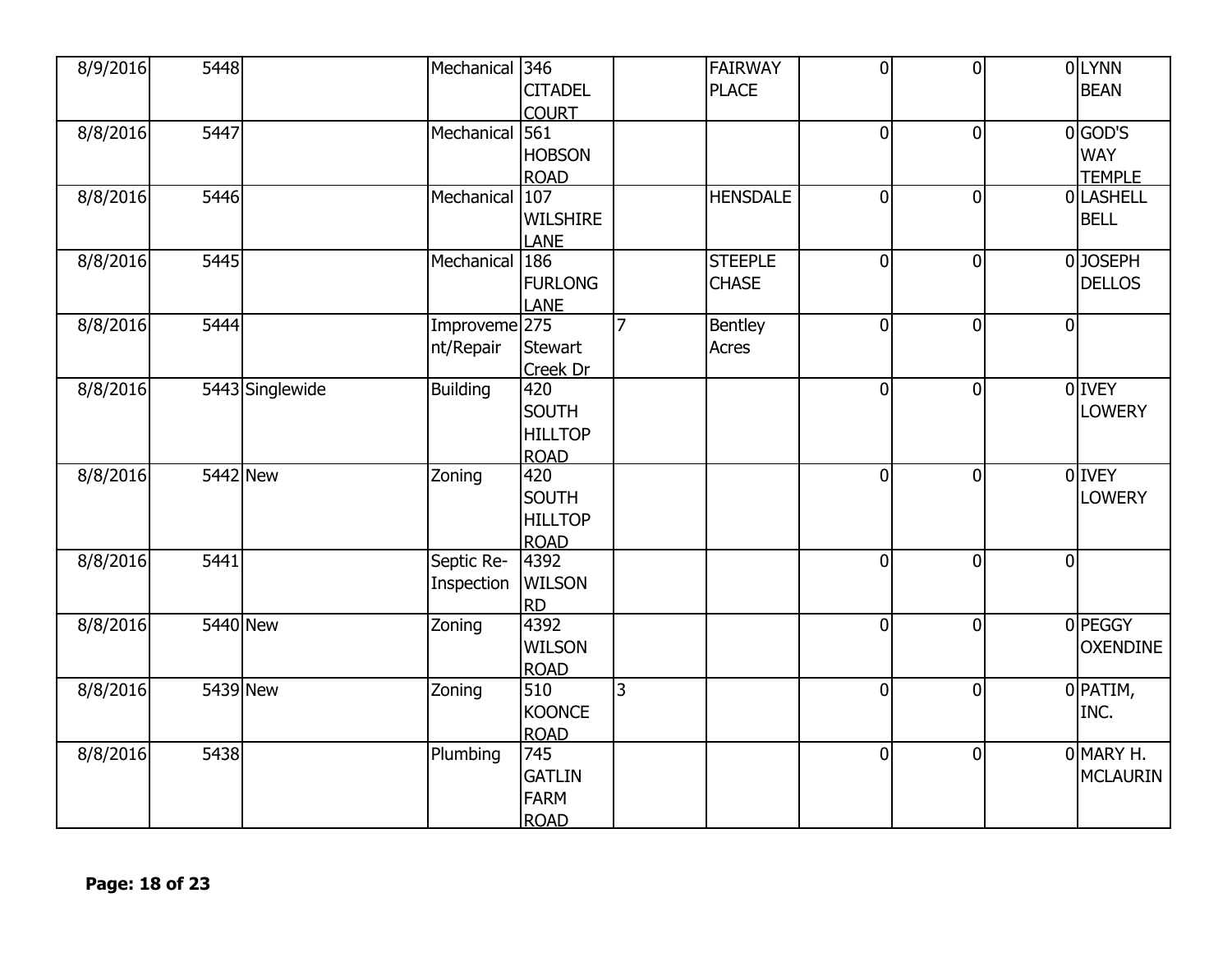| 8/8/2016 | 5437 |          | Plumbing                       | 434 L.A.<br><b>SANDY</b>                                           |                |                                 | $\overline{0}$ | $\overline{0}$ |                | 0 DEBRA<br><b>CROWDER</b>                                         |
|----------|------|----------|--------------------------------|--------------------------------------------------------------------|----------------|---------------------------------|----------------|----------------|----------------|-------------------------------------------------------------------|
| 8/5/2016 | 5436 |          | Mechanical                     | <b>ROAD</b><br>133<br><b>CHAPEL</b><br><b>HILL</b><br><b>DRIVE</b> |                | <b>CAROLINA</b><br><b>PLACE</b> | $\overline{0}$ | $\overline{0}$ |                | 0 ALEXANDE<br><b>R HOUSER</b>                                     |
| 8/5/2016 |      | 5435 New | <b>Building</b>                | 2940<br><b>LINDSAY</b><br><b>ROAD</b>                              |                |                                 | $\overline{0}$ | 140            |                | 500 HAROLD<br><b>NUN</b>                                          |
| 8/5/2016 |      | 5434 New | Zoning                         | 2940<br><b>LINDSAY</b><br><b>ROAD</b>                              |                |                                 | $\overline{0}$ | $\overline{0}$ |                | 0 HAROLD<br><b>NUN</b>                                            |
| 8/5/2016 |      | 5433 New | <b>Building</b>                | 151<br><b>DEWEY</b><br><b>DRIVE</b>                                | 5              | <b>PICKLER</b>                  | 3,100          | 753            |                | 330,000 SOUTHEAS<br><b>TERN</b><br><b>CONSTRUC</b><br><b>TION</b> |
| 8/5/2016 |      | 5432 New | Zoning                         | 151<br><b>DEWEY</b><br><b>DRIVE</b>                                | 5              |                                 | $\overline{0}$ | $\overline{0}$ |                | 0 SOUTHEAS<br><b>TERN</b><br><b>CONSTRUC</b><br><b>TION</b>       |
| 8/5/2016 | 5431 |          | Mechanical 304                 | <b>SOMERSET</b><br><b>DRIVE</b>                                    |                | <b>SOMERSET</b>                 | $\overline{0}$ | $\mathbf 0$    |                | 0 STEVE<br><b>BOWMAN</b>                                          |
| 8/5/2016 | 5430 |          | Well<br>Constructio Hilltop Rd | 420 S                                                              |                |                                 | $\overline{0}$ | $\overline{0}$ | $\overline{0}$ |                                                                   |
| 8/5/2016 |      | 5429 New | <b>Building</b>                | 268<br><b>DEWEY</b><br><b>DRIVE</b>                                | $\overline{2}$ | <b>PICKLER</b>                  | 2,932          | 675            |                | 290,000 SOUTHEAS<br><b>TERN</b><br><b>CONSTRUC</b><br><b>TION</b> |
| 8/5/2016 |      | 5428 New | Zoning                         | 268<br><b>DEWEY</b><br><b>DRIVE</b>                                | $\overline{2}$ | <b>PICKLER</b>                  | $\overline{0}$ | $\overline{0}$ |                | 0 SOUTHEAS<br><b>TERN</b><br><b>CONSTRUC</b><br><b>TION</b>       |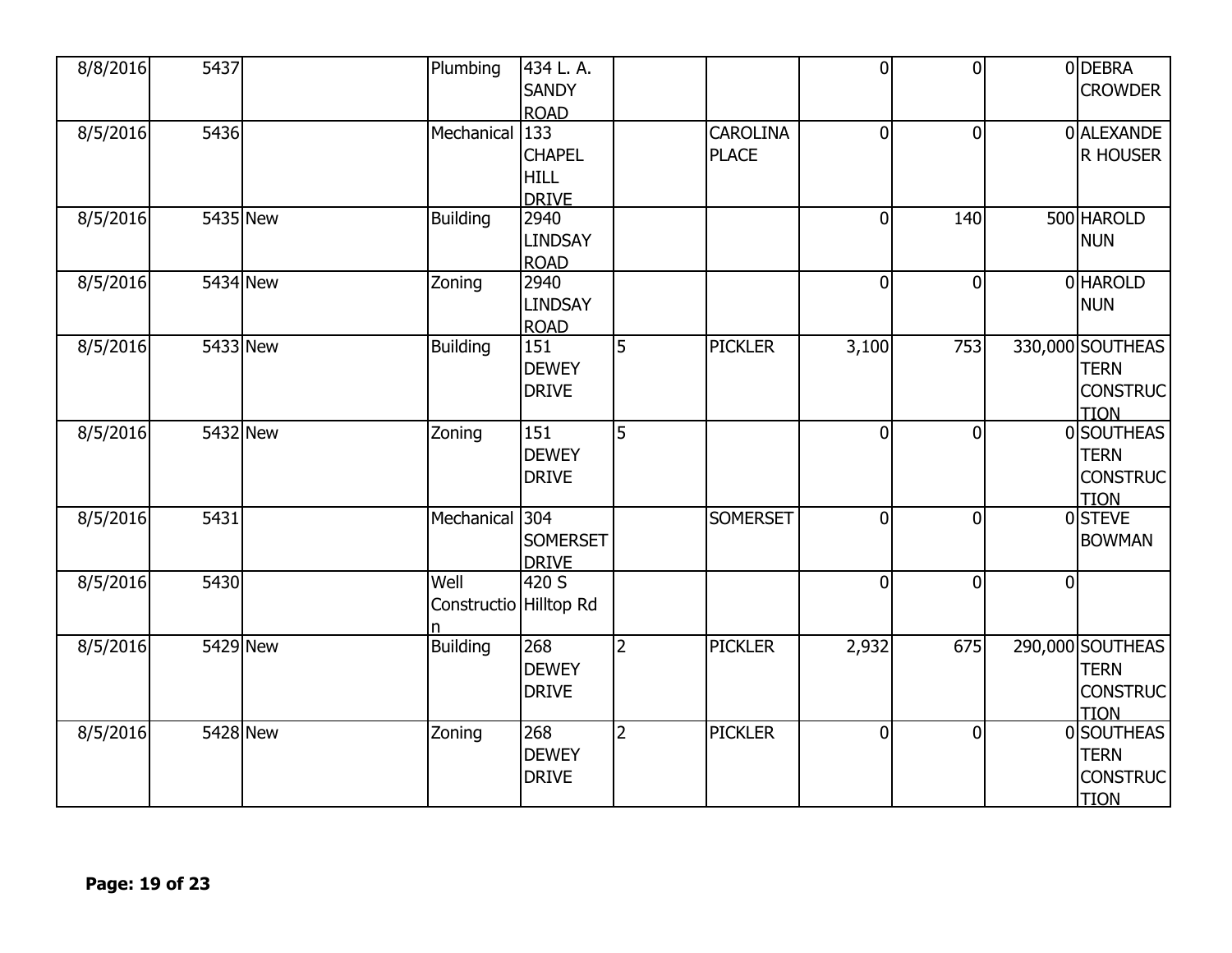| 8/5/2016 |      | 5427 Commercial (new)   | <b>Building</b>                        | 10285<br>FAYETTEVI<br><b>LLE ROAD</b>                  |                 |                                                     | 160            | $\overline{0}$ |                | 2,000 JOSEPH<br><b>GILLIS</b>             |
|----------|------|-------------------------|----------------------------------------|--------------------------------------------------------|-----------------|-----------------------------------------------------|----------------|----------------|----------------|-------------------------------------------|
| 8/4/2016 |      | 5426 New                | <b>Building</b>                        | 314<br>WILDWOO<br><b>D DRIVE</b>                       | $\overline{72}$ | <b>FAIR HILL</b>                                    | 2,258          | 753            | 100,000 PATIM, | INC.                                      |
| 8/4/2016 | 5425 |                         | Mechanical                             | 1380 LOOP<br><b>ROAD</b>                               |                 |                                                     | $\overline{0}$ | $\overline{0}$ |                | 0 MONDELL<br><b>HARRIS</b>                |
| 8/4/2016 | 5424 |                         | Mechanical 4051                        | <b>ABERDEEN</b><br><b>ROAD</b>                         |                 |                                                     | $\overline{0}$ | $\overline{0}$ |                | 0JEANETTE<br><b>WOOD</b>                  |
| 8/4/2016 | 5423 |                         | Mechanical                             | 364<br><b>SOMERSET</b><br><b>DRIVE</b>                 |                 | <b>SOMERSET</b>                                     | $\overline{0}$ | $\overline{0}$ |                | 0REYNALDO<br>& MOYHAN<br><b>LARRIBA</b>   |
| 8/4/2016 |      | 5422 New                | Improveme <sub>1580</sub><br>nt/Repair | <b>CHASON</b><br><b>ROAD</b>                           |                 |                                                     | $\overline{0}$ | $\overline{0}$ |                | 0 EMMA<br><b>MCKENZIE</b>                 |
| 8/4/2016 |      | 5421 Accessory Building | Zoning                                 | 825<br><b>FULFORD</b><br>MCMILLAN<br><b>ROAD</b>       |                 | <b>FULFORD</b><br><b>MCMILLAN</b><br><b>ESTATES</b> | $\overline{0}$ | $\overline{0}$ |                | 0 ANTHONY<br><b>KYLE</b><br><b>NORRIS</b> |
| 8/4/2016 |      | 5420 New                | Zoning                                 | 1580<br><b>CHASON</b><br><b>ROAD</b>                   |                 |                                                     | $\overline{0}$ | $\overline{0}$ |                | 0 EMMA<br><b>MCKENZIE</b>                 |
| 8/4/2016 |      | 5419 Commercial (new)   | <b>Building</b>                        | 5200<br><b>WALTER</b><br><b>GIBSON</b><br><b>ROAD</b>  |                 |                                                     | 360            | $\mathbf 0$    |                | 55,000 BUTTERBA<br>LL                     |
| 8/3/2016 | 5418 |                         | Electrical                             | 4766<br><b>SOUTH</b><br><b>OLD WIRE</b><br><b>ROAD</b> |                 |                                                     | $\overline{0}$ | $\overline{0}$ |                | <b>OHARRIEL</b><br>Ċ.<br><b>LOCLEAR</b>   |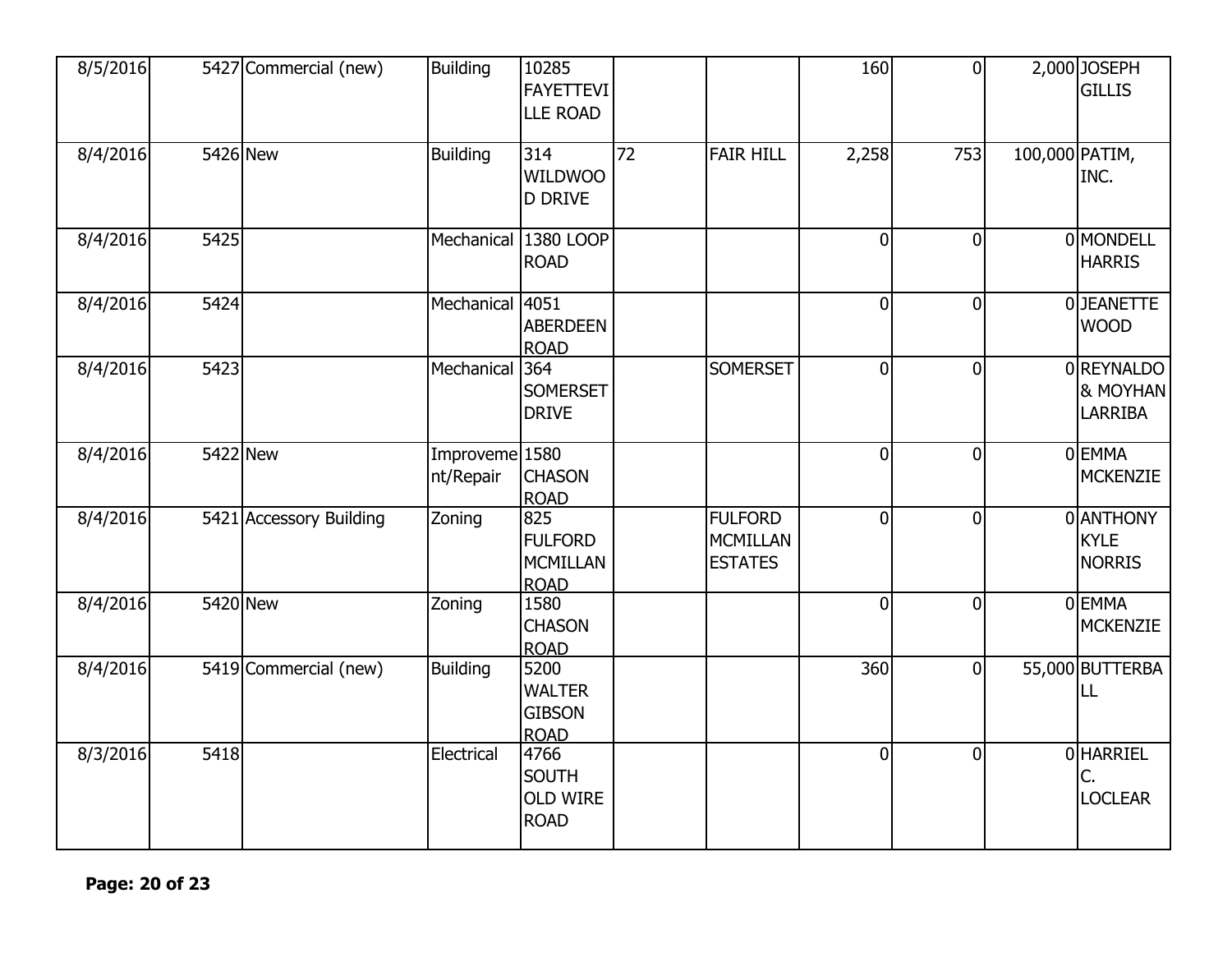| 8/3/2016 | 5417 |                  | Improveme 119 Beech<br>nt/Repair | Dr                                                     | $ 49\rangle$    | Summerfiel<br>d East           | $\overline{0}$ | $\overline{0}$ | $\overline{0}$ |                                                                               |
|----------|------|------------------|----------------------------------|--------------------------------------------------------|-----------------|--------------------------------|----------------|----------------|----------------|-------------------------------------------------------------------------------|
| 8/3/2016 |      | 5416 New         | Zoning                           | 314<br><b>WILDWOO</b><br><b>D DRIVE</b>                | $\overline{72}$ | <b>FAIR HILL</b>               | $\overline{0}$ | $\overline{0}$ |                | 0 PATIM,<br>INC.                                                              |
| 8/3/2016 |      | 5415 Renovations | <b>Building</b>                  | 1339<br><b>WAYSIDE</b><br><b>ROAD</b>                  |                 |                                | $\overline{0}$ | $\overline{0}$ |                | 0JERRY<br><b>JACKSON</b>                                                      |
| 8/2/2016 | 5414 |                  | Electrical                       | 2298<br><b>HORACE</b><br><b>WALTERS</b><br><b>ROAD</b> |                 |                                | $\overline{0}$ | $\overline{0}$ |                | 0 RICHARD<br><b>SCHAAF</b>                                                    |
| 8/2/2016 | 5413 |                  | <b>Building</b>                  | 231 YATES 165<br><b>MILL</b><br><b>STREET</b>          |                 | <b>WEDGEFIE</b><br>LD          | 2,865          | 643            | 138,424 H & H  | <b>CONSTRUC</b><br><b>TORS OF</b><br><b>FAYETTEVI</b><br>LLE, LLC             |
| 8/2/2016 |      | 5412 New         | Zoning                           | 231 YATES 165<br><b>MILL</b><br><b>STREET</b>          |                 | <b>WEDGEFIE</b><br>LD          | $\overline{0}$ | $\overline{0}$ |                | $0H$ & H<br><b>CONSTRUC</b><br><b>TORS OF</b><br><b>FAYETTEVI</b><br>LLE, LLC |
| 8/2/2016 | 5411 |                  | Improveme 388 E.<br>nt/Repair    | Lake Ridge<br><b>Rd</b>                                | 5               | Twelve<br>Oaks                 | $\overline{0}$ | $\overline{0}$ | $\Omega$       |                                                                               |
| 8/2/2016 | 5410 |                  | Mechanical                       | 114<br><b>WINDSOR</b><br><b>LANE</b>                   |                 | <b>COUNTRY</b><br><b>WALK</b>  | $\overline{0}$ | $\overline{0}$ |                | 0TIMOTHY<br><b>BROWN</b>                                                      |
| 8/2/2016 | 5409 |                  | Mechanical                       | 115 ZANE<br><b>DRIVE</b>                               |                 | <b>SOUTHERN</b><br><b>OAKS</b> | $\overline{0}$ | $\overline{0}$ |                | 0 DONALD<br><b>JONES</b>                                                      |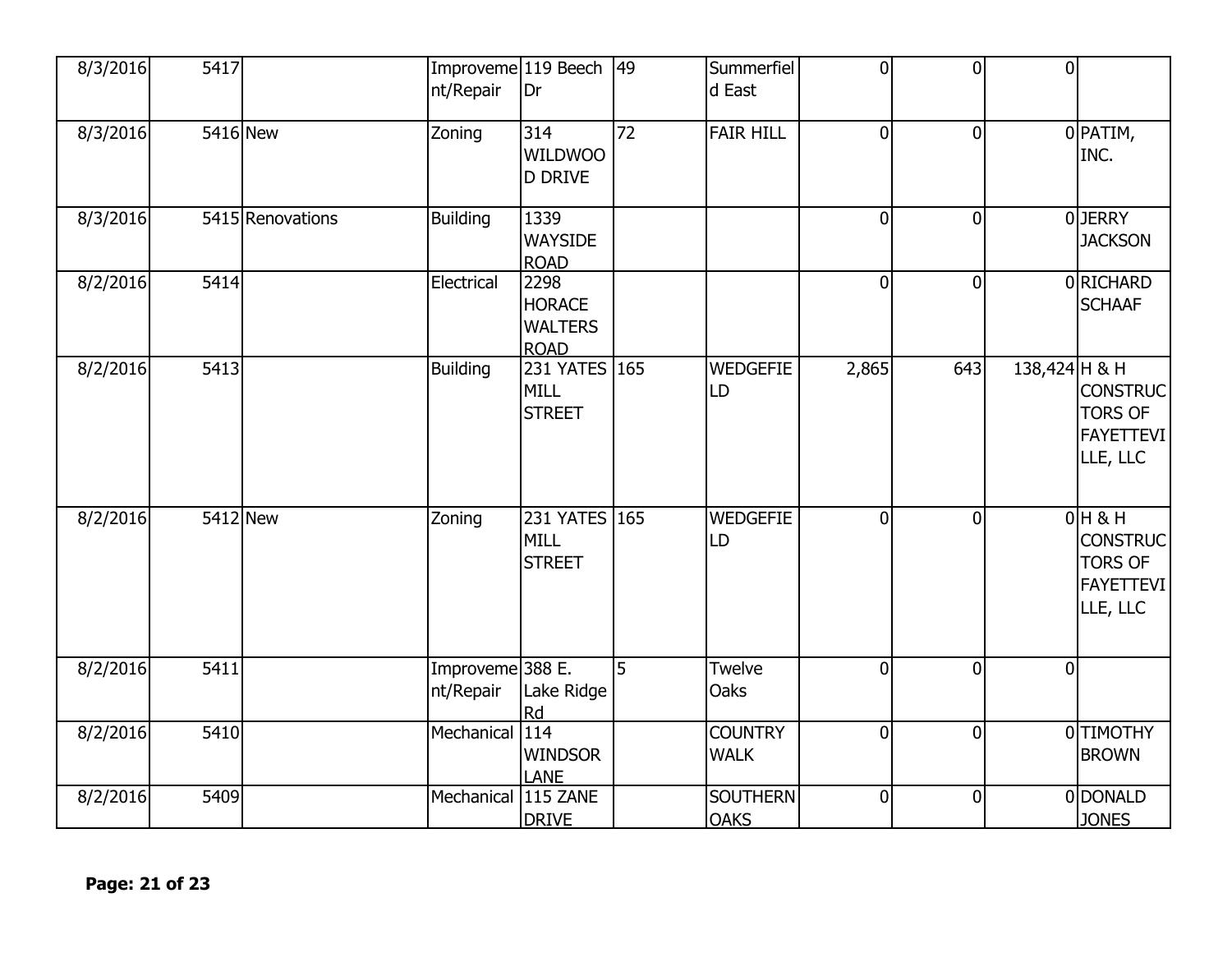| 8/2/2016 | 5408 | Mechanical               | <b>270 TEE</b><br><b>JAY FARM</b><br><b>ROAD</b> |                                    | $\overline{0}$ | $\overline{0}$ |               | 0SHARON<br><b>ROBINSON</b>                    |
|----------|------|--------------------------|--------------------------------------------------|------------------------------------|----------------|----------------|---------------|-----------------------------------------------|
| 8/2/2016 | 5407 | Mechanical 121           | <b>OAKMONT</b><br><b>DRIVE</b>                   | <b>FAIR HILL</b>                   | $\overline{0}$ | $\mathbf 0$    |               | 0 DARREN<br><b>CLARK</b>                      |
| 8/2/2016 | 5406 | Mechanical               | 102<br><b>OVERTON</b><br><b>ROAD</b>             | <b>WILDCAT</b><br><b>CREEK</b>     | $\overline{0}$ | $\mathbf 0$    |               | 0 DUSTIN<br><b>GALVEAN</b>                    |
| 8/2/2016 | 5405 | Mechanical               | 101<br><b>CATHERIN</b><br><b>E STREET</b>        | <b>EAST</b><br><b>HOBSON</b>       | $\overline{0}$ | $\overline{0}$ |               | $0$ JOEL<br><b>SABELLA</b>                    |
| 8/2/2016 | 5404 | Mechanical 809           | <b>FAIRFIELD</b><br><b>CIRCLE</b>                | <b>HOLLIES@</b><br><b>WESTGATE</b> | $\overline{0}$ | $\overline{0}$ |               | 0 DAVID<br><b>BUSS</b>                        |
| 8/2/2016 | 5403 | Mechanical               | 136<br><b>APPALACHI</b><br><b>AN DRIVE</b>       | <b>RIDGE</b><br><b>VIEW</b>        | $\overline{0}$ | $\overline{0}$ |               | 0 KELCEY<br><b>ALLEN</b>                      |
| 8/2/2016 | 5402 | <b>Building</b>          | 104<br><b>MIDWAY</b><br><b>DRIVE</b>             |                                    | 68,115         | $\overline{0}$ | 250,000 FEDEX | <b>GROUND</b>                                 |
| 8/1/2016 | 5401 | Plumbing                 | <b>2017 HWY</b><br>401<br><b>BUSINESS</b>        |                                    | $\overline{0}$ | $\overline{0}$ |               | <b>OWILLIE</b><br><b>WYNN</b>                 |
| 8/1/2016 | 5400 | Mechanical 9785          | <b>ROCKFISH</b><br><b>ROAD</b>                   |                                    | $\overline{0}$ | $\mathbf 0$    |               | 3,800 CASTLE<br><b>VISION</b><br><b>HOMES</b> |
| 8/1/2016 | 5399 | Septic Re-<br>Inspection | 157 Army<br>Rd                                   |                                    | $\overline{0}$ | $\overline{0}$ | $\Omega$      |                                               |
| 8/1/2016 | 5398 | Mechanical               | 307<br><b>BAREFOOT</b><br><b>ROAD</b>            |                                    | $\overline{0}$ | $\overline{0}$ |               | <b>O</b> MARY<br><b>JENNINGS</b>              |